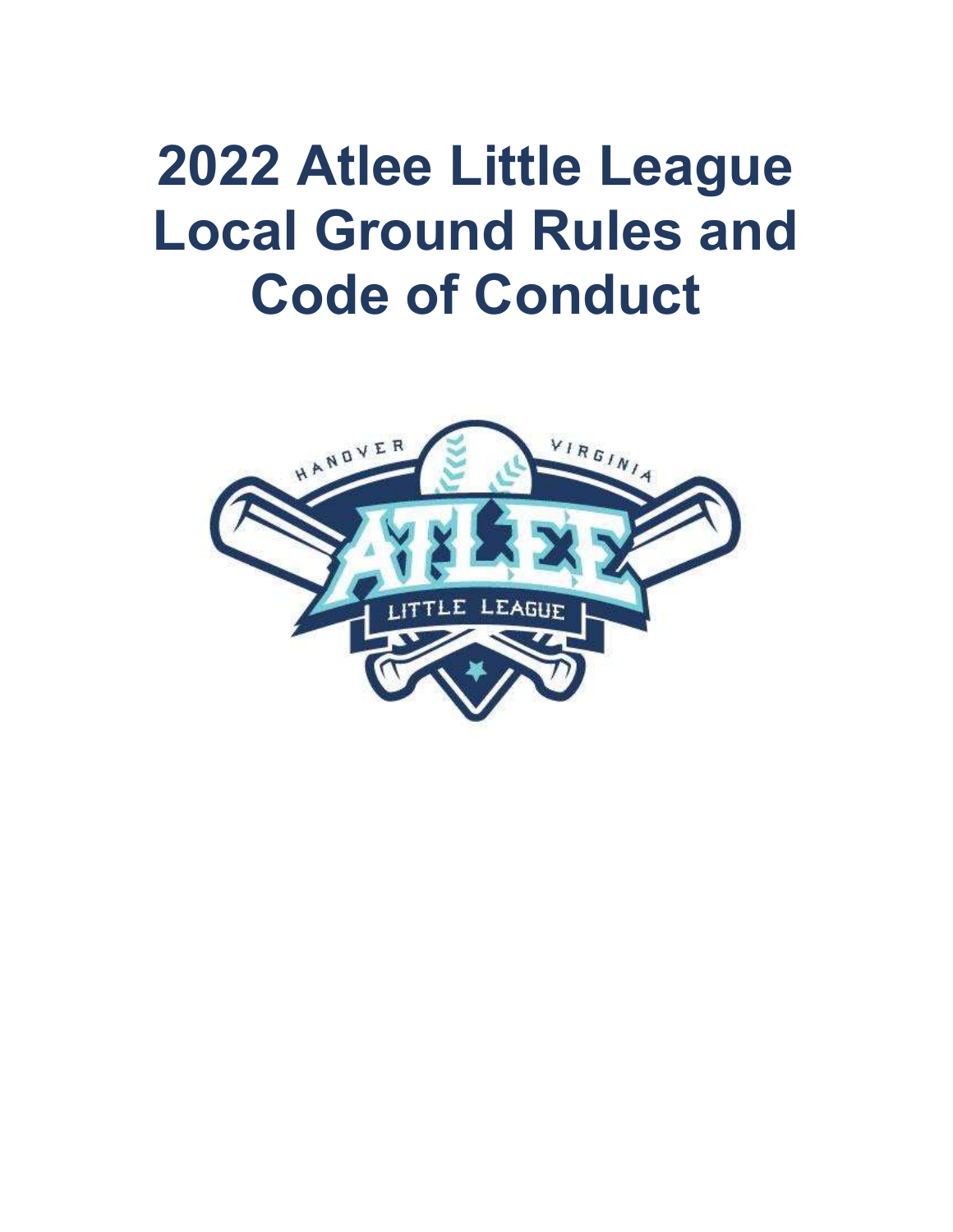## Table of Contents

| 1.  |  |
|-----|--|
| 2.  |  |
| 3.  |  |
| 4.  |  |
| 5.  |  |
| 6.  |  |
| 7.  |  |
| 8.  |  |
| 9.  |  |
| 10. |  |
| 11. |  |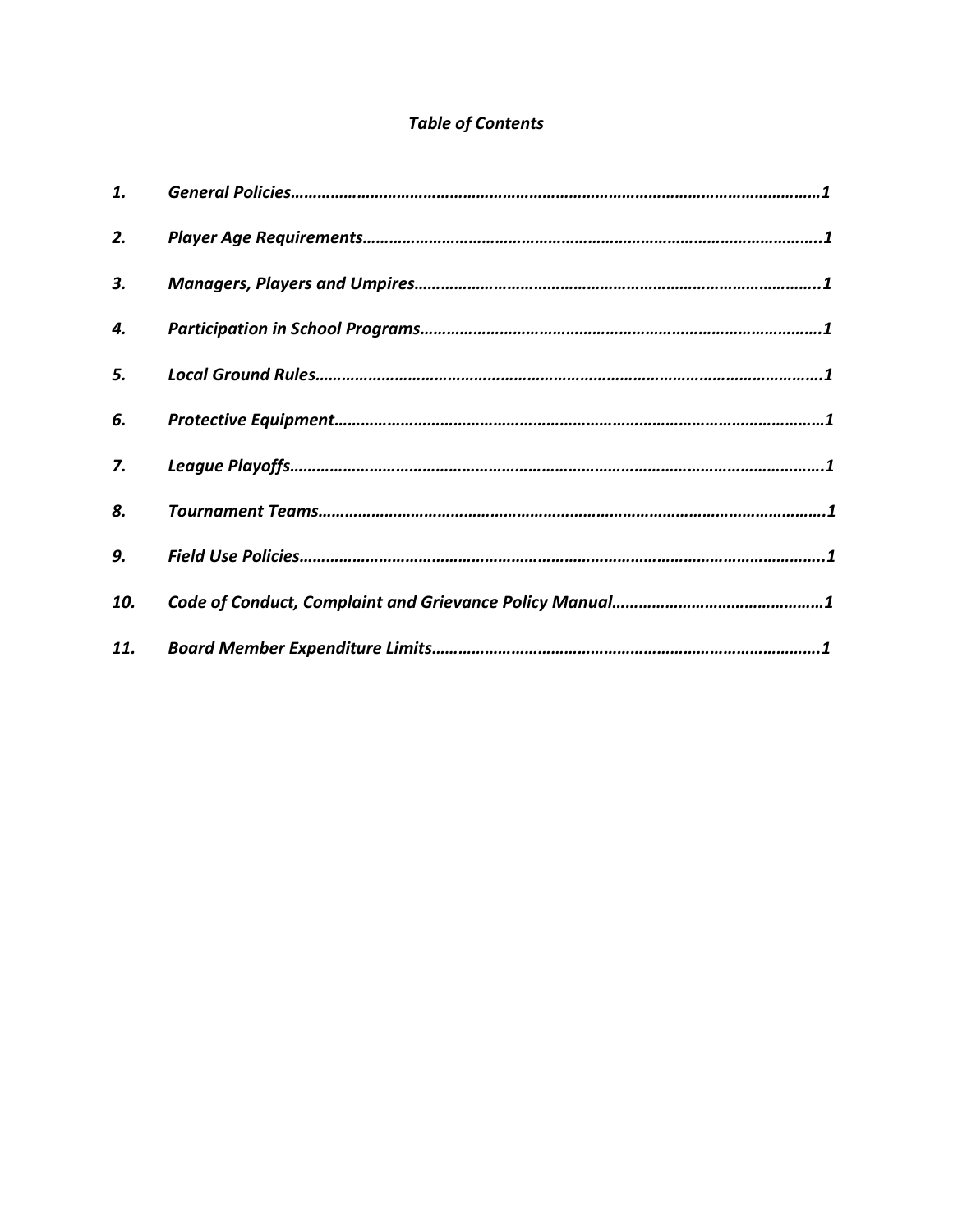#### General Policies

The Policies and Local Ground Rules for Atlee Little League will govern all league play, allstar, tournament team selection and participation. These rules cannot be modified unless the Board of Directors, by a four-fifths majority vote of those Directors present at a meeting of the Board of Directors approves an exception for the current season. This is the only procedure for approving an exception to the Policies and Local Ground Rules unless otherwise noted in this document.

The Policies and Local Ground Rules may be altered, amended or changed only through the following process. The President of the Board of Directors of Atlee Little League may appoint a "Policies and Local Ground Rules Committee" (the Committee) any time between July and December of each year. If such committee is appointed it will solicit input from all members of the Atlee Little League Board of Directors. This condition will be met if the committee solicits input from all the members of the Board of Directors who are present at a regularly called meeting of this Board and such a request is recorded in the minutes of the meeting. The committee shall consider all input from any source and propose to the Board of Directors of Atlee Little League any such changes as it, in its sole discretion deems to be appropriate at a December meeting of this Board. The amendments shall not be voted on at the time they are first presented, but instead, they will be discussed by the board. The committee shall use this discussion and any subsequent comments to refine its proposed amendments. At a subsequent meeting of the Atlee Little League Board of Directors, neither fewer than two weeks nor more than eight weeks after initial discussion, the chair of the committee or his/her appointed representative may move to alter, amend, or change the Policies and Local Ground Rules. If such a motion is dually seconded and approved by more than four-fifths majority of the members of the Atlee Little League Board of Directors present at the meeting, the Policies and Local Ground Rules for Atlee Little League shall be altered.

Bylaws may be amended for the current season only if deemed improper by Little League governing bodies during their review process of the Atlee Little League Local Ground Rules and/or Code of Conduct, Complaint, and Grievance Policy. The board shall then have the right to add to, should information be missed, or need strengthened, in order to bring the rules and code of conduct in compliance with Little League Rules and Regulations.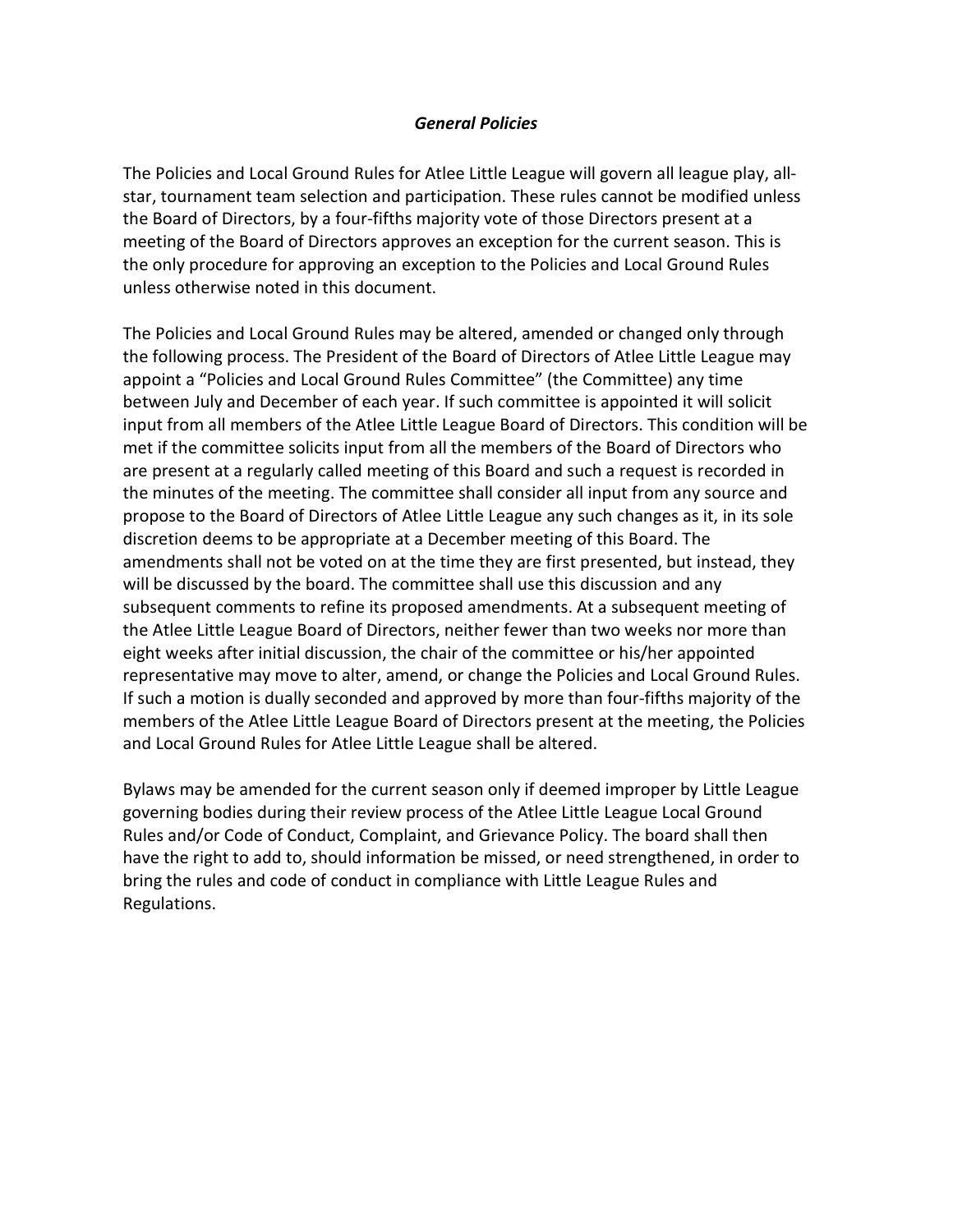## General Policies

#### 1. General Policies

- 1.1. Before the regular season begins, teams are limited to three practices (includes practice games) per calendar week (Sunday through Saturday). Once the regular season begins, teams are limited to one practice per calendar week. Batting practice and warm up drills prior to games do not count as practices. Practices shall not exceed two hours.
- 1.2. No more than four practice games may be played between league teams before league play. No such practice games are allowed once league play has begun.
- 1.3. Players, managers, and coaches from each team will meet at home plate after each game to shake hands.
- 1.4. To help ensure proper behavior at Atlee Little League activities, all managers, coaches, board members, parents, their guests and players will be expected to read and sign the Atlee Little League Code of Conduct, Complaint and Grievance Policy Manual.
- 1.5. Anyone ejected from a game is subject to the penalties set forth in the Atlee Little League Code of Conduct, Complaint, and Grievance Policy Manual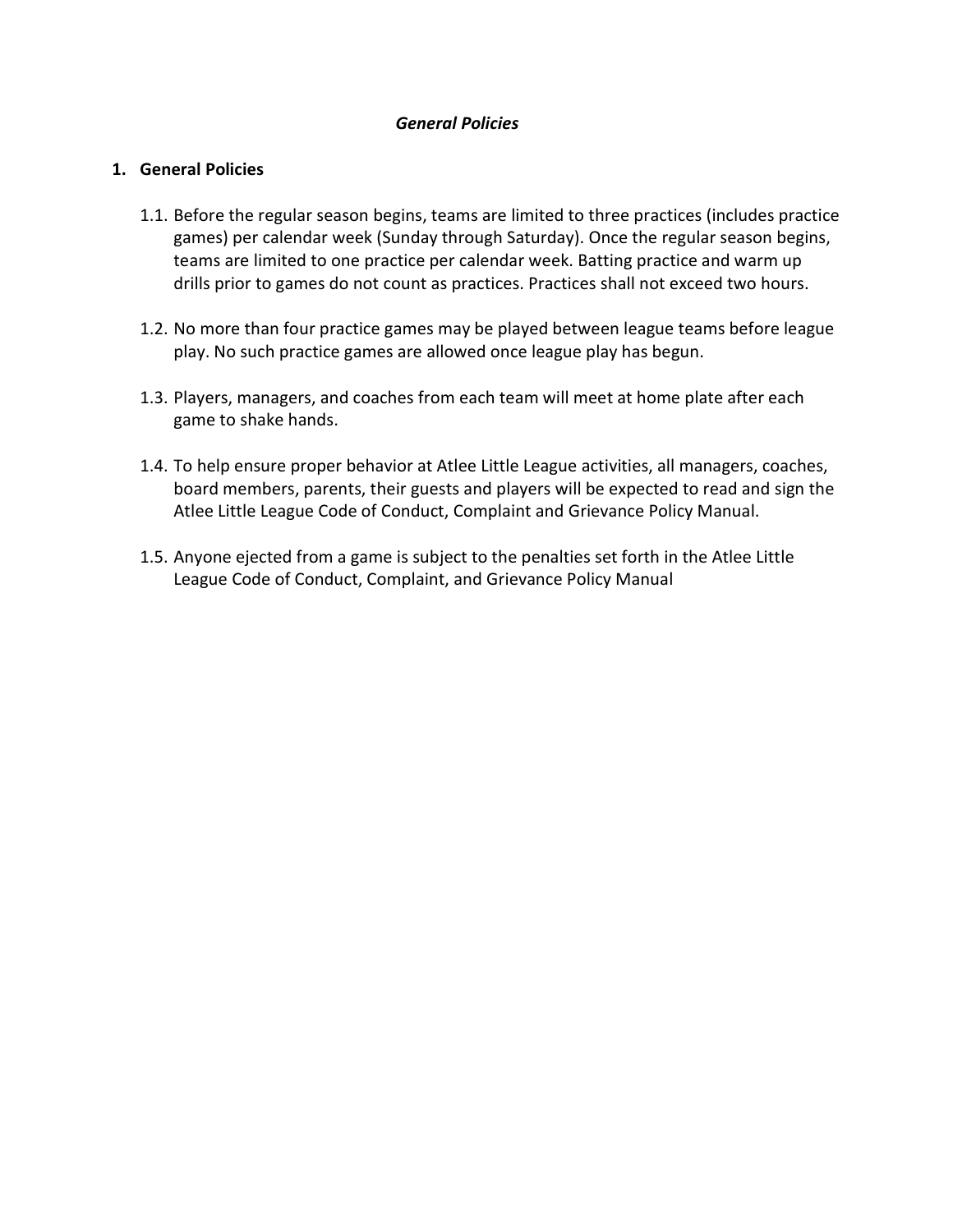## Player Age Requirements

## 2. Player Age Requirements

2.1. Players are eligible to participate in baseball and softball divisions as indicated in the table below:

| <b>DIVIS</b>                | <b>LEAGUE</b><br>AGE(S) | <b>EXCEPTIONS</b>                                 |
|-----------------------------|-------------------------|---------------------------------------------------|
| Senior League Baseball      | $15 - 16$               | --14 years old may play up                        |
| Junior League Baseball      | $13 - 14$               | --12 years old may play up                        |
| Intermediate Baseball       | $11 - 13$               | --No play-ups or play-downs                       |
| Little League Baseball      | $11 - 12$               | --10 year olds may play up                        |
|                             |                         | --13 year olds may NOT play down                  |
| Minors 9/10 Baseball        | $9 - 10$                | --8 year olds may play up                         |
|                             |                         | --11 year olds may play down                      |
|                             |                         | --Minors 9 and Minors 10 will be separate         |
|                             |                         | divisions if both reach a minimum of 4 teams each |
| Minors 7/8                  | $7 - 8$                 | --6 year olds may play up                         |
|                             |                         | --9 year olds may play down                       |
| Minors 6/7                  | $6 - 7$                 | --5 year olds may play up                         |
|                             |                         | --8 year olds may play down                       |
| <b>Baseball Coach Pitch</b> | $5 - 6$                 | --5 year olds must have played Tee Ball           |
| Senior League Softball      | $15 - 16$               | --14 year olds may play up                        |
| Junior League Softball      | $13 - 14$               | --12 year olds may play up                        |
| Little League Softball      | $11 - 12$               | --10 year olds may play up                        |
| Minor 9/10 Softball         | $9 - 10$                | --8 year olds may play up                         |
|                             |                         | --11 year olds may play down                      |
| Minor 7/8 Softball          | $7 - 8$                 | --6 year olds may play up                         |
|                             |                         | --9 year olds may play down                       |
| Softball Coach Pitch        | $5 - 6$                 | --5 year olds must have played Tee Ball           |
| <b>Tee Ball</b>             | $4 - 5$                 | --6 year olds may play down                       |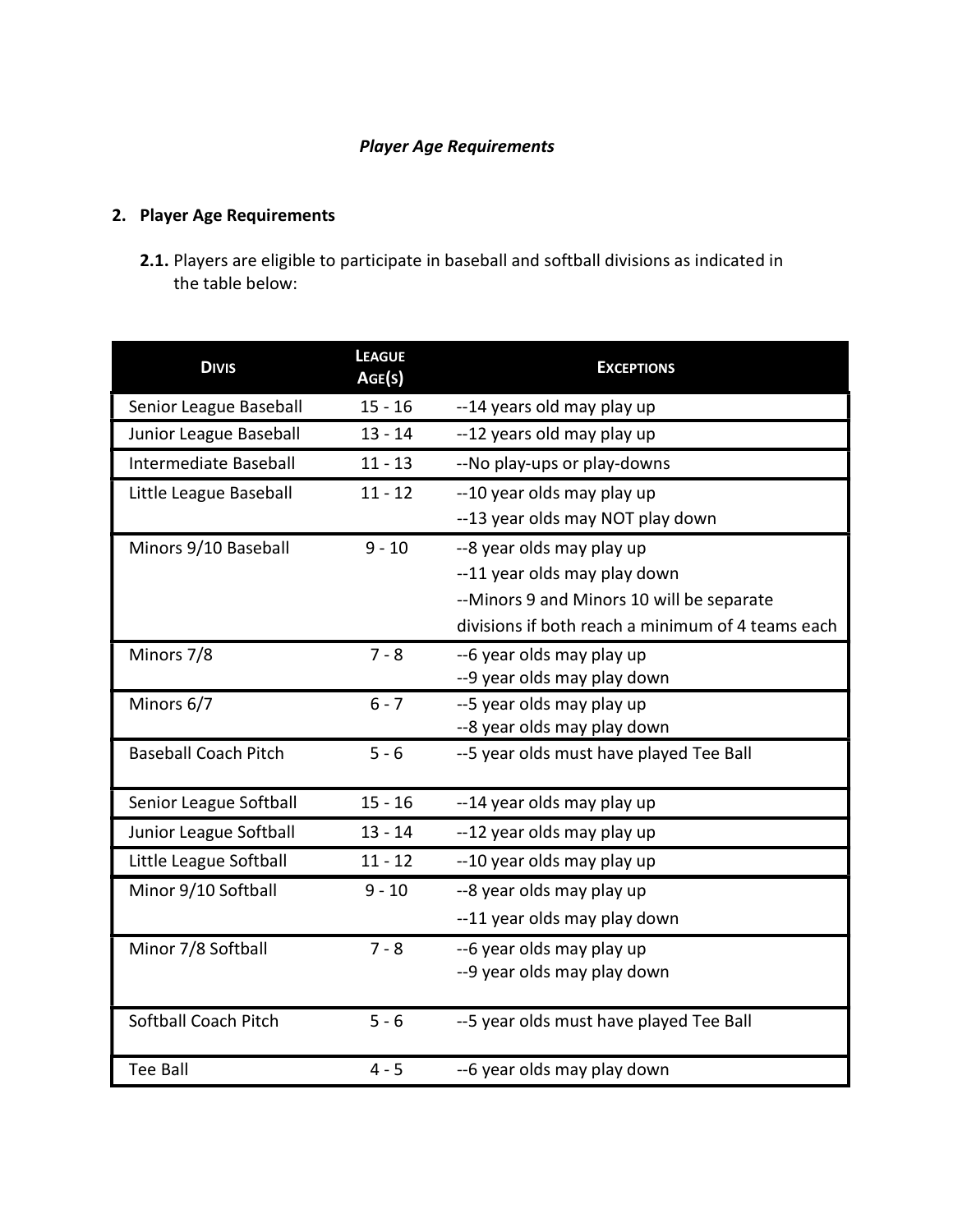## Player Age Requirements

Players requesting to play up, may only do so in such division in accordance with Table A. A player choosing to play up in a division is required to participate in tryouts for that division. A player may only be drafted in upper divisions if authorized by the parent or guardian. Parents and/or guardians are to acknowledge that playing up may require a child to participate in games/practices scheduled later

- 2.2. Players that are one (1) year above in league age may play down in accordance with the chart in section 2.1, if approved by the Atlee Little League Executive Committee. The Atlee Little League Board of Directors cannot grant approval for any players wishing to participate outside of the guidelines stated in chart 2.1. These waivers must be submitted in writing by the President of Atlee Little League to the Little League charter committee. If waiver is granted, only then can Atlee Little League allow a player to participate outside of the guidelines. (Example: A league age 13 child wishing to participate in Little League Baseball (11/12), would need an approved waiver to do so).
- 2.3. No player will be exempt from division rules due to skill level. If safety concerns arise and if the age rules specified in section 2.1 allow it, a parent or guardian only, may make a request to the VP of Baseball or VP of Softball to have their child moved to a lower division of play.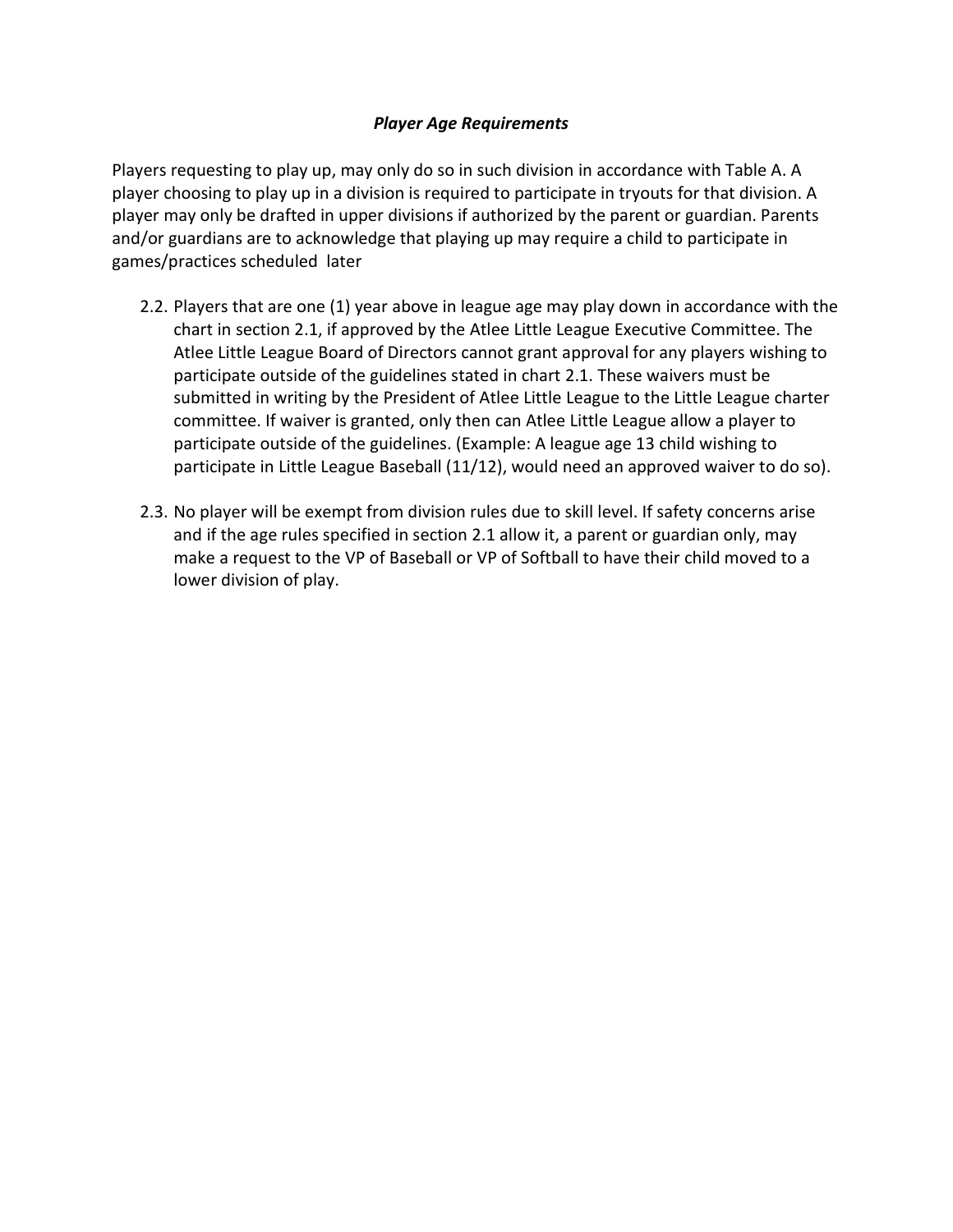#### Managers, Players and Umpires

#### 3. Managers, Players and Umpires

- 3.1. Minors 9/10 and up shall have a maximum of two assistant coaches and one manager. Machine pitch divisions are allowed a  $3<sup>rd</sup>$  assistant to assist with operating the machine. Coach pitch and tee ball divisions are allowed three assistants and a manager.
- 3.2. If an umpire has a problem with a manager, coach, player, parent, or spectator, he/she should notify the Atlee Little League President.
- 3.3. Managers shall notify the respective division director of any problems related to players, umpires and/or parents.
- 3.4. In the divisions of Baseball Minors 9,10, and Majors 11/12, all team managers will be required to enter their game score and pitch counts within 24 hours of the end of the game. The home team is the official score. Managers may also allow an assistant coach, team scorekeeper, and/or other responsible person to enter the score and pitch counts. However, the team manager is responsible for the accuracy and timely input of information. Managers who fail to comply with these rules will be given two written warnings. The third infraction will be a one-game suspension and subsequent infractions will be referred to the Atlee Little League Executive Committee for disciplinary action.
- 3.5. Umpires may only umpire games that are two or more divisions below the division that the umpire would play in (i.e., an umpire who is of Senior League playing age may not umpire in the Junior league or above, but may umpire in Little League)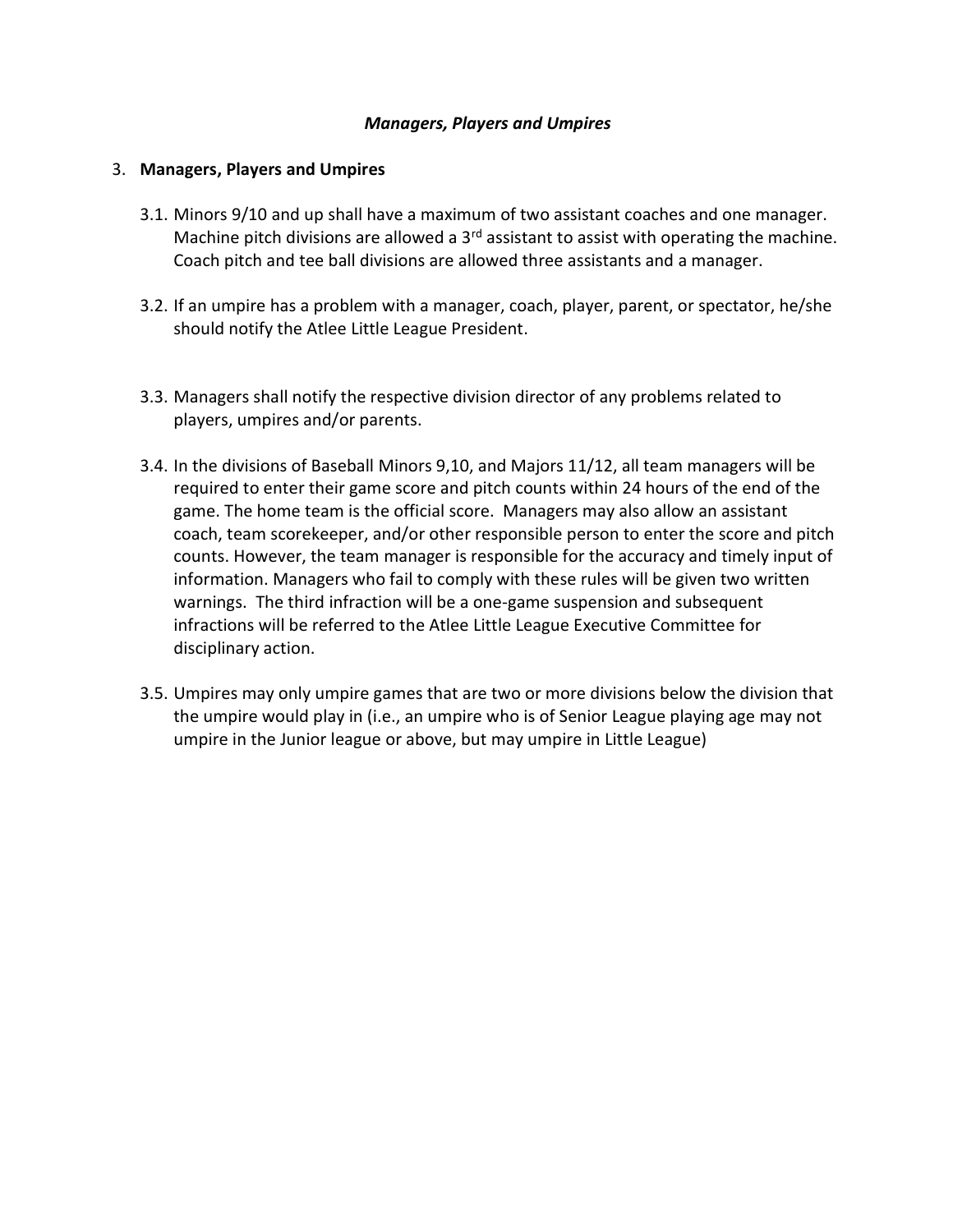#### Participation in School Programs

#### 4. Participation in School Programs

- 4.1. It is Atlee Little League's policy and intention to support all middle and high school teams and programs. Utmost consideration is to be given to the student athlete's safety and his/ her commitment to the school program. Therefore, the following guidelines are to be followed by the managers and coaches of Atlee Little League.
- 4.2. No Atlee Little League manager or coach will request, require, or cause a player to miss or to be late to a school program, function, game or practice.
- 4.3. No player should be allowed to pitch in an Atlee Little League practice/game if he/she has pitched in a school/travel ball game on the same day.
- 4.4. No player will be required to participate in an Atlee Little League practice before or after a school practice/game without the consent of the parent and/or guardian.
- 4.5. No high school varsity team player will participate with an Atlee Little League team until the school season has ended or before the school coach has released the player to the President of Atlee Little League.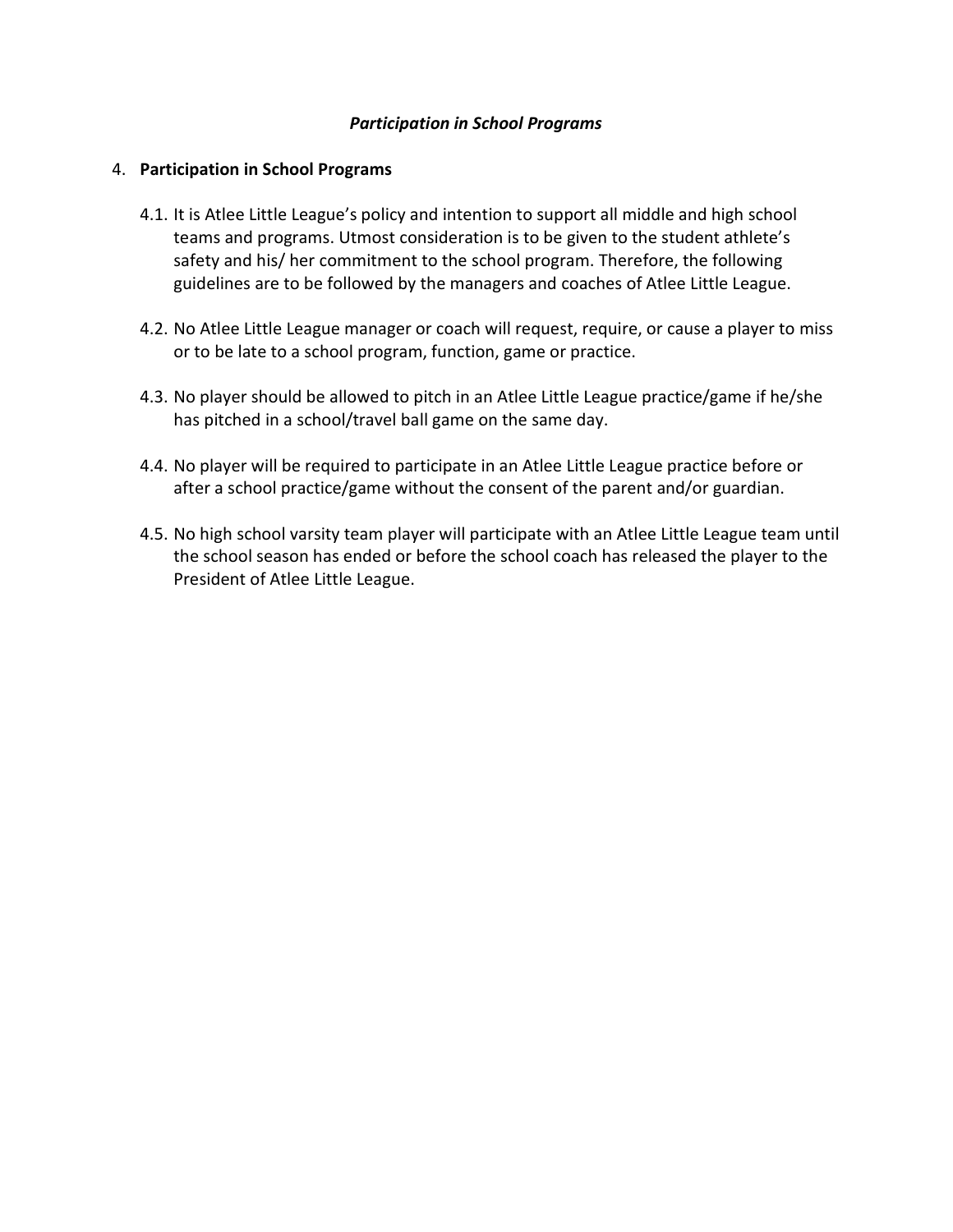#### 5. Local Ground Rules

- 5.1. Except as noted herein, Little League Official Regulations and Playing Rules will govern all play at Atlee Little League including Inter-league games.
- 5.2. Atlee Little League games will be subject to the time limits as set forth below:
	- A. Junior/Senior League Baseball/Softball and, Senior and Intermediate Baseball: No new inning will start after two hours of total playing time. In addition, games shall end after two hours and fifteen minutes of total playing time if a later game is scheduled on the same field (including make-up games).\*
	- B. Minor 9-10 Baseball, Little League Baseball, and Little League Softball: No new inning shall start after one hour and forty-five minutes of total playing time or six innings whichever comes first. All regular season games shall have a two hour drop dead time limit.
	- C. Minor 7/8 Baseball, Minor 9/10 Softball and Minor 7/8 Softball: No new inning will start after one hour and forty-five minutes of total playing time or six innings whichever comes first. All regular season games shall have a two hour drop dead time limit. If the home team is winning in the last inning and time permits, the home team should still bat the last half of the inning. \*
	- D. Minor Baseball 6/7: No new inning should start after one hour and thirty minutes of playing time.
	- E. Coach Pitch/T-Ball 2: Games will end after one hour and fifteen minutes from the scheduled start time.
	- F. Tee Ball: Games will end forty-five minutes from the scheduled start time.
	- G. There shall be no drop-dead time limit in the playoffs. However, no new inning shall start after one hour and forty-five minutes of playing time. Game shall continue in the event of a tie score at the end of time expiration.
	- H. All divisions shall play up to the allowable time limits set forth above in the Atlee Little League Local Ground Rules. For the divisions of Majors, 50/70, Juniors and Seniors, Little League Rule 4.10€ will be utilized.

\* EXCEPTION: If a game is called, it is considered regulation if the game has been played for one hour and forty-five minutes [two hours for Intermediate (50/70) Division/Junior/Senior League] regardless of the number of innings completed.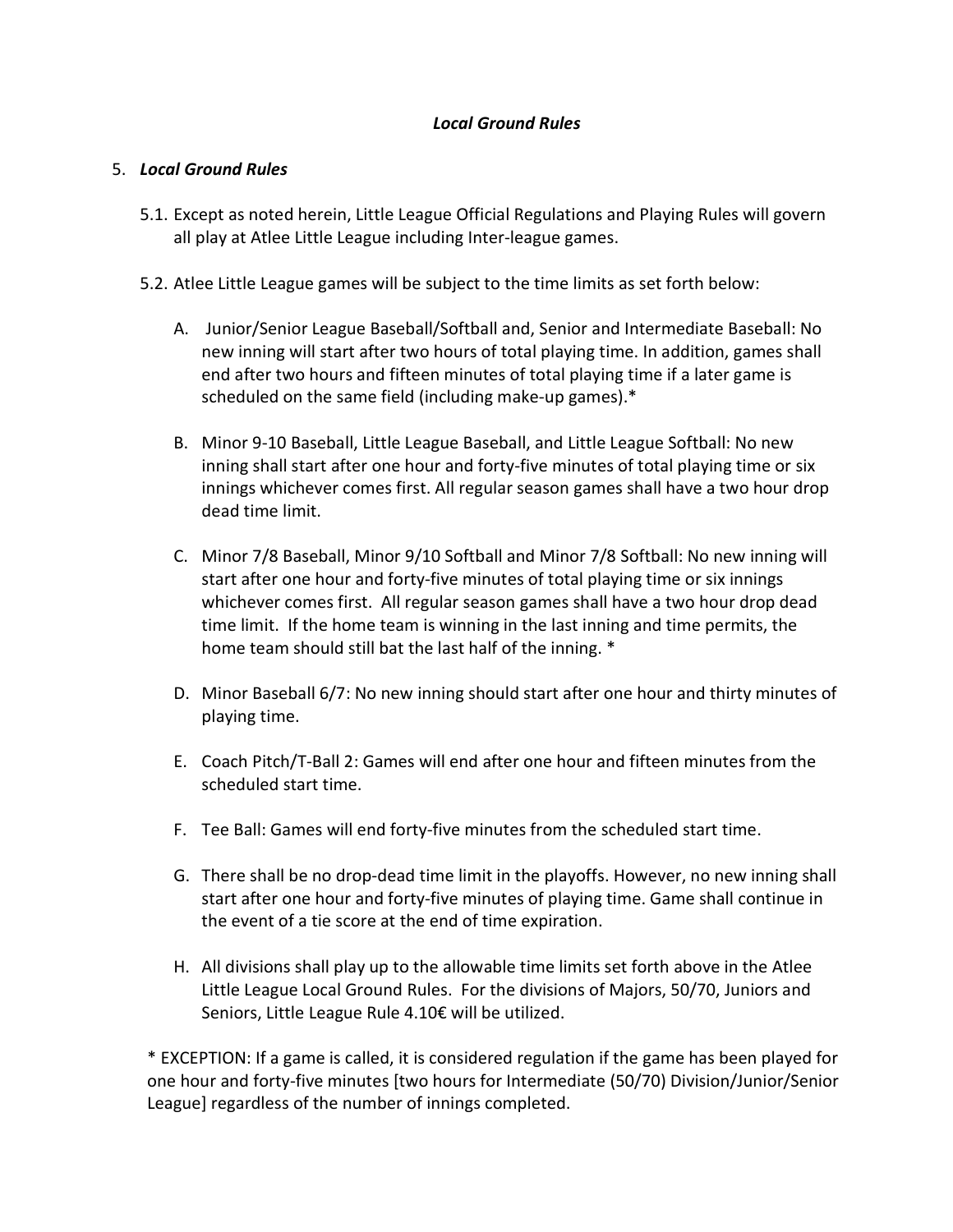- 5.3. Teams shall not conduct infield practice before the start of the game. Practice will be allowed in the outfield and in the infield, outside of the foul line.
- 5.4. Atlee Little League will use a continuous batting lineup in all divisions of play and all players must play in the field at least every other inning.

Exception 1: Intermediate Baseball will be subject to all regulations stated within the Little League Baseball Rules and Regulations.

Exception 2: All interleague play must abide by the Little League Baseball Rules and Regulations or the Little League Softball Rules and Regulations. There will be absolutely no house rules used in interleague play.

- 5.5. All players must sit out once before any player sits out twice in the following divisions: Minors Baseball 6/7, Minors Baseball 7/8, and Minors Baseball 9 & 10.
- 5.6. All players in Minors Baseball and Softball 6/7 and 7/8 must play at least two innings in the infield. The catcher's position is not considered an infield position to meet infield requirements.
- 5.7. All players in Minors Baseball 9 & 10 must play at least one inning of infield per game.
- 5.8. Players shall not play a single position more than two innings per game in the following divisions: Minors Baseball 6/7 and Minors Baseball 7/8.
- 5.9. Minor League Baseball and Softball Divisions:
	- A. A half inning will be complete when the batting team has scored five runs or three outs are made, whichever occurs first. Any runs that score on the last play of an inning which exceed five for the inning will not count toward the game score. As allowed under the Little League Rule 4.10(e) Note (2), the 15 run and 10-run slaughter rules will NOT be utilized.
	- B. In the event an umpire is not available, each team shall provide a coach or manager to call balls and strikes from behind the pitcher when that team is on the field. The coach or manager calling balls and strikes also calls plays at second base and home plate. The base coaches shall call plays at their respective base. The home team umpire will be considered the umpire-inchief.
	- C. The infield fly rule will be in effect for Minors Baseball 9/10 and above.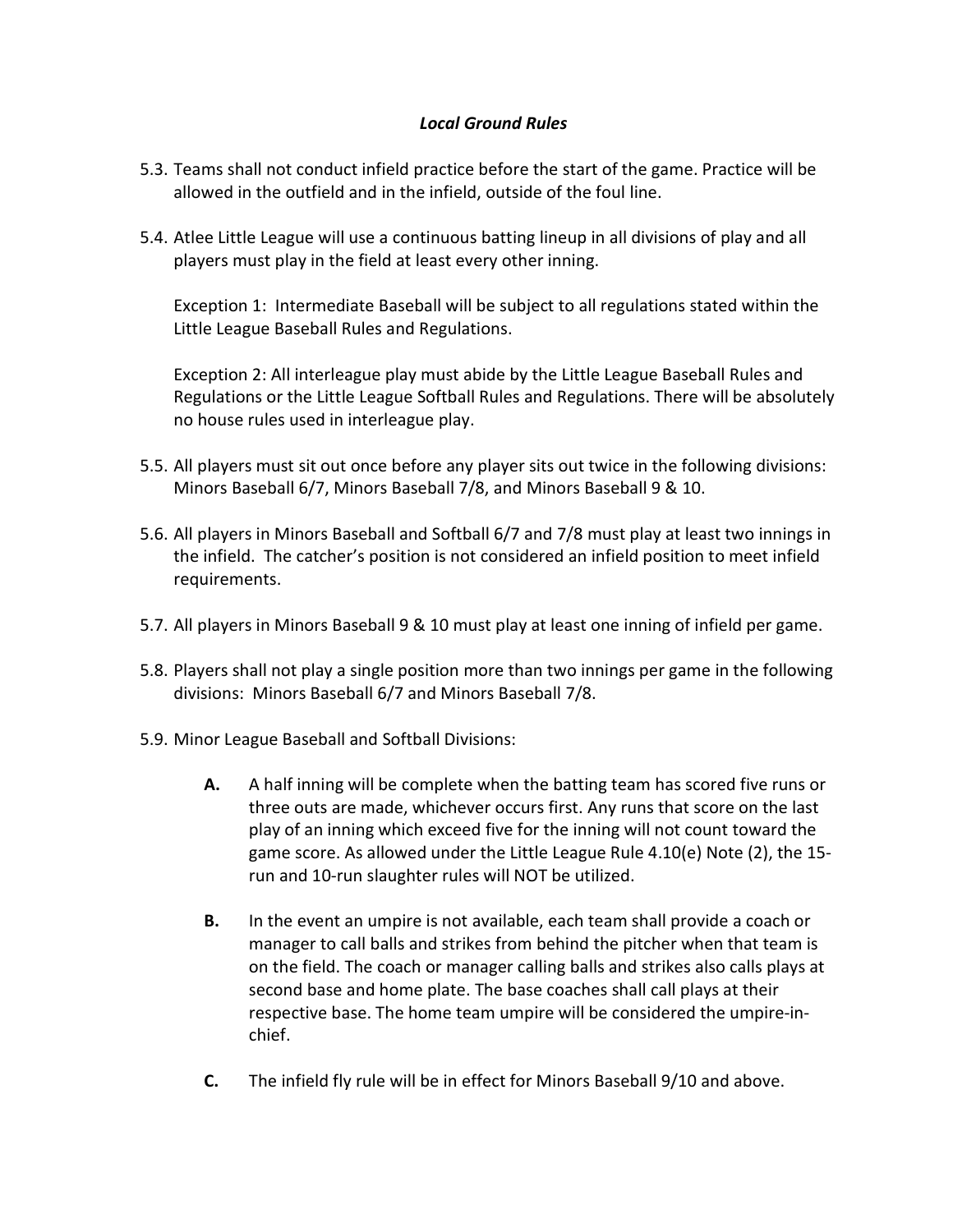#### 5.10. Minor 9/10 Softball

- A. Prior to a date determined within each season by the division director, after the third batter receives a walk or hit by pitch, the manager or coach of the batting team will pitch for the duration of the half inning. The manager or coach shall deliver the pitch using an underhand motion with as little arc as possible. The strike count will be maintained. When the manager or coach is pitching, the batter may not advance to first base by walk or being hit by a pitch.
- B. After the date determined within each season by the division director, if a batter receives four balls, he/she will walk. There will be no manager or coach pitching. Bunting and stealing will not be allowed when the manager or coach is pitching.
- 5.11. Machine Pitch Baseball Divisions and Minors 7/8 Softball Division:
	- A. These divisions shall be machine pitch divisions and the assigned pitching machine will be used. There will be no "kid pitch" in these divisions.
	- B. The pitching machine speed will be set at the following:
		- a. Minor 7/8 Baseball- 38 mph (46 ft from front of machine to back of plate)
		- b. Minor 7/8 Softball- 34 mph (35 ft from front of machine to back of plate)
		- c. Minor  $6/7$  Baseball 1<sup>st</sup> half of season: 32 mph (46 ft)
		- d. Minor  $6/7$  Baseball  $2<sup>nd</sup>$  half of season: 34 mph (46 ft)
	- C. The player pitcher will stand outside the pitcher's circle and even with the pitcher's rubber. A batted ball is dead if it strikes the pitching machine or a coach on the field, or if it comes to rest inside the pitcher's circle. In the event of a dead batted ball, the batter is awarded first base and all other base runners advance one base. If a thrown ball hits the pitching machine, runners shall advance to the next base or return to the previous base, based upon the runner's proximity to 30 foot progression line (Minors 6/7: Closest base)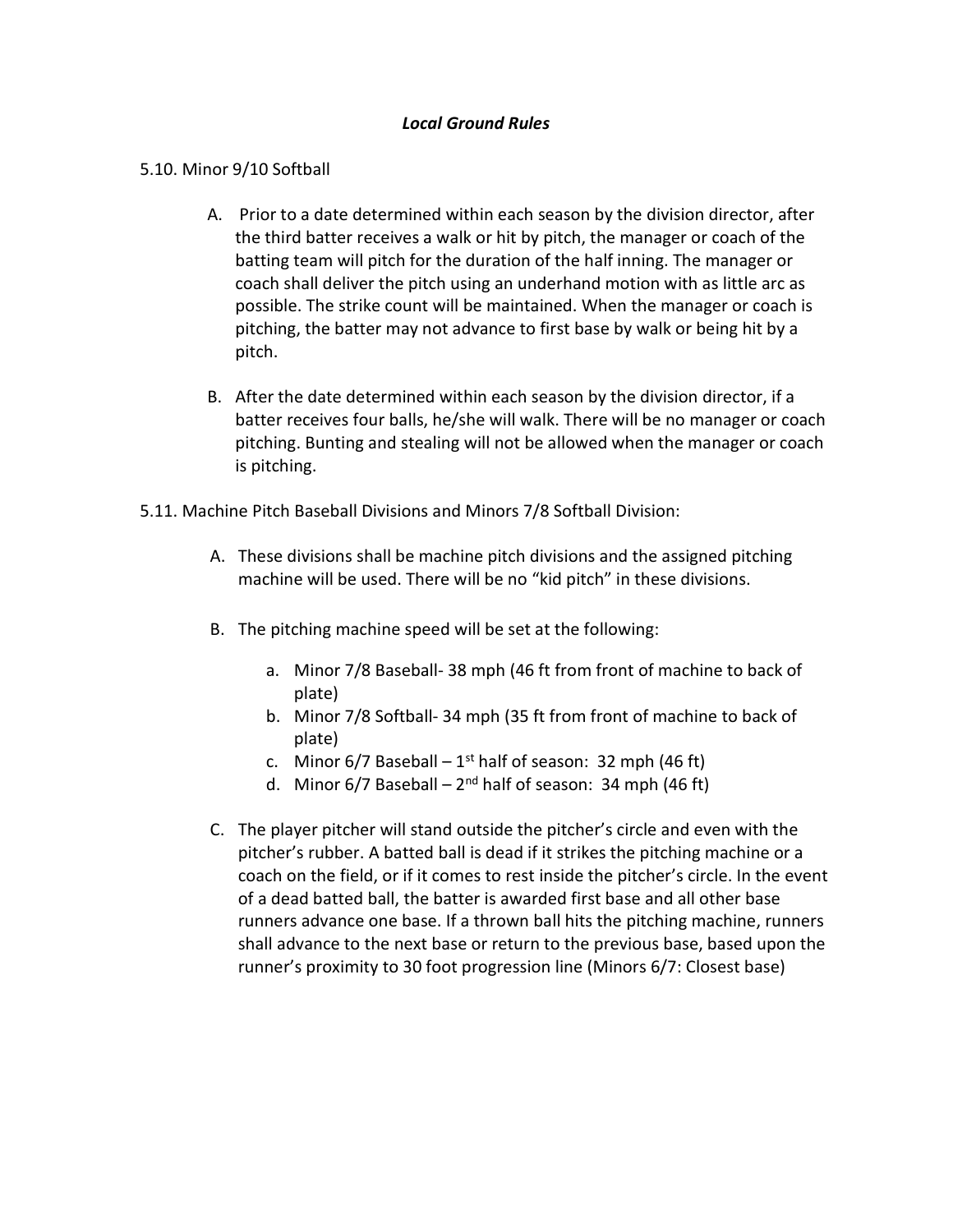- D. A coach from the hitting team will feed the pitching machine. Batters will not walk and will not be awarded first base if hit by a pitch. The batter will be out after three strikes. \* A strike is a pitch that is swung at by the batter and is missed, or is fouled by the batter when there are fewer than two strikes; or touches the batter as the batter strikes at it. Each at bat will consist of a maximum number of pitches:
	- a. Minor 7/8 Baseball- maximum 5 pitches in at bat
	- b. Minor 7/8 Softball- maximum 5 pitches in at bat
	- c. Minor 6/7 Baseball 1st half of season: maximum 7 pitches in at bat
	- d. Minor 6/7 Baseball 2nd half of season: maximum 5 pitches in at bat

\*EXCEPTION: A player will not be out after three strikes in Minors Baseball 6/7. A player will be out after the maximum number of pitches are delivered regardless of the number of swings.

If the 5<sup>th</sup> ( $7<sup>th</sup>$ ) or subsequent pitch is batted foul, the batter shall remain at bat until he/she strikes out or puts the ball in play. If the fifth pitch is deemed unhittable by both managers, the batter will be awarded one (or more) additional pitches until the batter receives a hittable pitch.

- E. If a pitching machine is not available for any game, such game shall be played using coach pitch. If coach pitch is employed, the coach pitcher may stand or kneel anywhere in the vicinity of the pitcher's mound.
- F. Stealing will not be allowed in Machine Pitch baseball. Bunting will be allowed in Machine Pitch 2 baseball.
- G. Base runners may, at their own risk, advance only one base on initial overthrow for a ball that remains in play. Runners may only advance one base for a ball ruled out of play.
- H. Minors Baseball 6/7: The play will end when the ball is controlled in the infield.
- I. Minors 6/7 Baseball and Minor 7/8 Softball Only: Teams play with ten (10) defensive players with the additional player positioned in the outfield. Two defensive coaches are allowed on the field positioned in front of the outfielders for Minors 6/7 Baseball and Minor 7/8 Softball.
- J. Minor 7/8 Baseball and above: No defensive coaches are allowed on the field.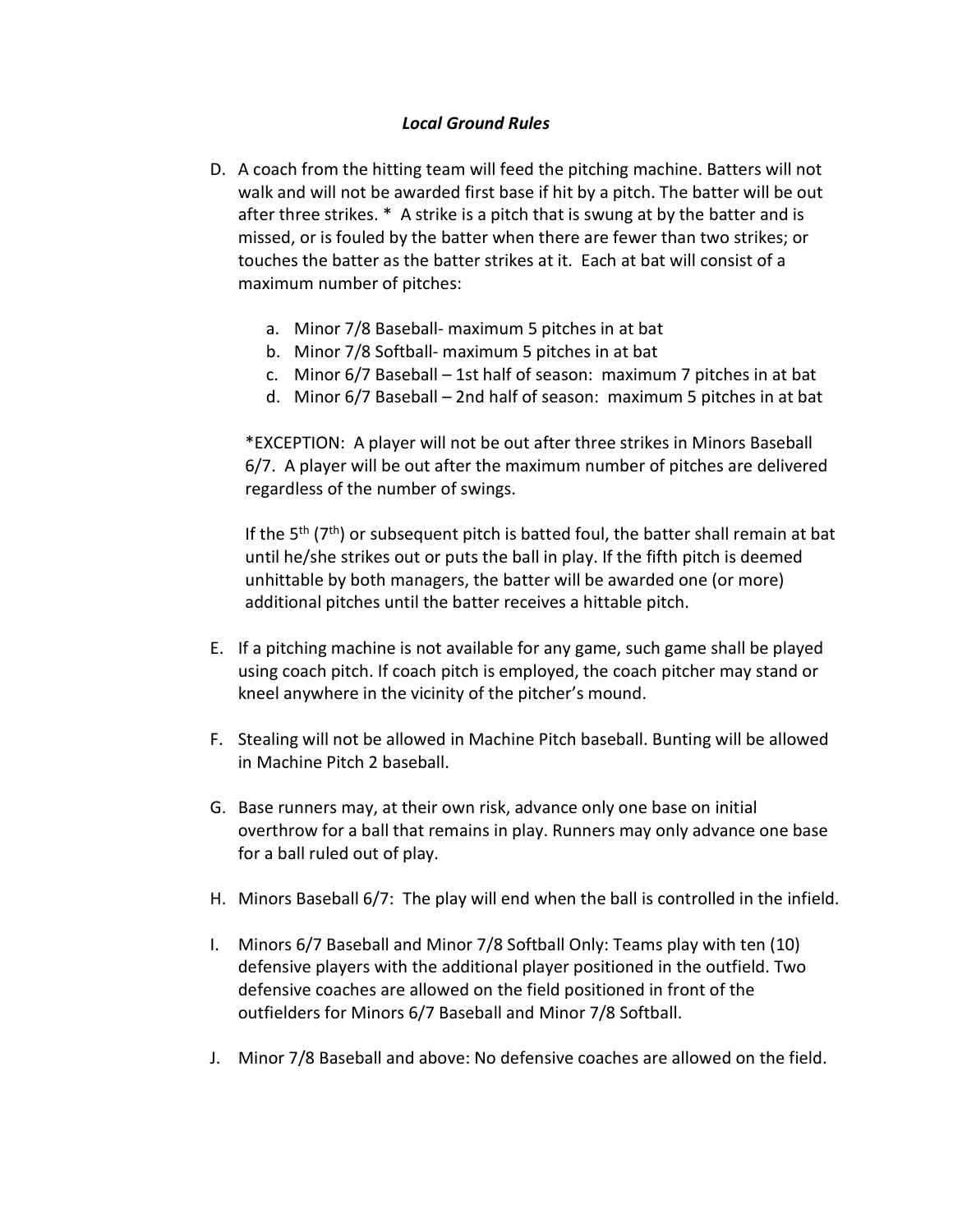- K. The following rules will apply to Minors 7/8 Baseball only:
	- a. A 14-foot circle (pitchers circle) will be drawn around the pitching machine. The circle will be divided with a line even with the anchor bar of the pitching machine. The player pitcher may not cross this line until the ball has been released by the machine. A play will be considered over when a player has control of the ball inside of the pitcher's circle. Runners may advance at their own risk until the ball is controlled or comes to a rest within the pitcher's circle.
	- b. A 30-foot progression line will be used at every base. Once the ball is controlled inside the pitcher's circle, a runner will be allowed to proceed to the next base if he/she has crossed the progression line. If the runner has not, he/she will be sent back to the base of which he/she last rounded.
	- c. Teams shall play with nine (9) defensive players. There shall be no additional player positioned in the outfield.

## 5.12. Tee Ball

- A. All outfielders must position themselves on the outfield grass approximately ten (10) feet from the infield before play starts. Once the ball is hit they may come forward to the infield area. Up to two defensive coaches are allowed in the outfield and one coach on the infield near the pitcher.
- B. An inning will be over when the last batter in the lineup has hit and the defensive team either earned an out or an infielder raises the ball in the infield in fair territory. Base runners shall not continue running the bases. If three outs are earned before the last batter has hit, the bases are cleared and the number of outs is reset to zero.
- C. Bunting is not allowed.
- D. The infield fly rule will not be enforced.
- E. Play will stop when an infielder raises the ball on the infield in fair territory. Runners more than half the distance to the next base when play stops will be allowed to occupy the next base. All others will return to the previous base unless they are forced to the next base.
- F. The adult base coaches will umpire. No player base coaches will be allowed.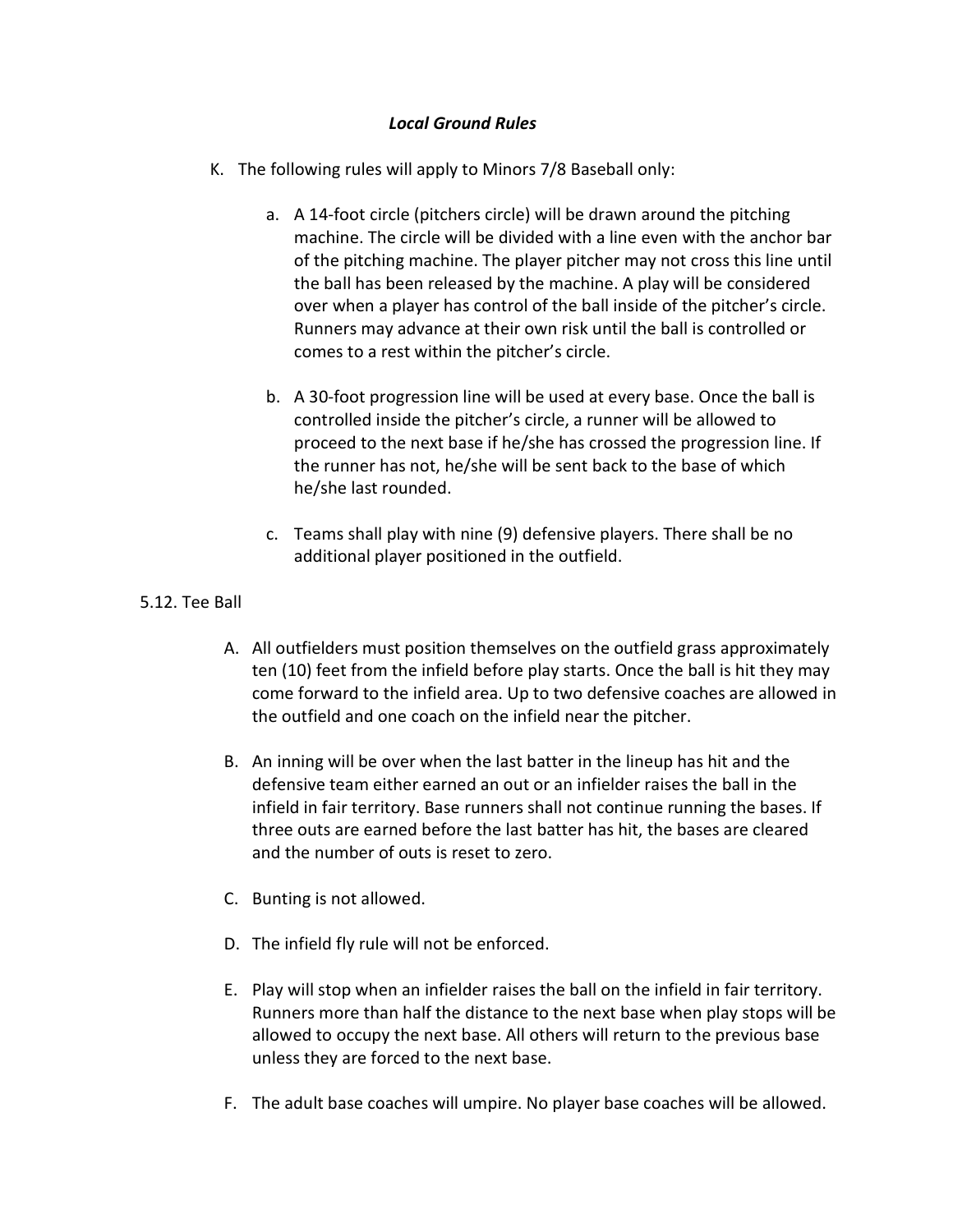G. All players must play in the infield during the game

#### 5.13. Coach Pitch

- A. Defensive Players: Ten (10) players may play defense at one time. No player shall sit the bench in consecutive innings. Infielders must play standard infield positions. All outfielders must play in the grass. Up to two defensive coaches are allowed in the outfield.
- B. Offensive Players: All players will be in the batting lineup at all times. The lineup shall be rotated every game in such that no player bats in the same place of the lineup.
- C. Batting: Offensive Coach will pitch 3 balls to the batter. If the last ball is fouled, the batter will continue to bat until they put the ball in play, misses, or doesn't swing. Upon striking out, the batter will hit off of a tee. The coach pitcher should stand or kneel twenty feet from home plate while pitching.
- D. Batting Limit: Every player in the lineup bats in an inning. A double will be the furthest base that a batter can be awarded. A double can be awarded when the ball is hit past the outfielders and a play is not made on the ball. (Play: an outfielder while attempting to play a hit ball puts a glove on the ball) This rule will apply to the last player in the lineup.
- E. After obtaining the third out, the offensive team must clear all the base runners but will continue through the end of the lineup.
- F. There will be no bunting, base stealing, or running on overthrows.
- G. No player should play the same position twice in one game. No player shall play the outfield in consecutive innings.
- 5.14. Competitive Leagues (Minor Baseball 7/8 and Minor Softball 7/8 and above): A game will not be started with less than eight (8) players on each team. Teams may skip over the 9th position in the batting line up each turn at bat without penalty if the spot remains vacated.
- 5.15. A courtesy runner may be used for the pitcher or catcher of record when there are two outs during the Regular Season for kid pitch divisions (Minor 9/10 Baseball/Softball and above).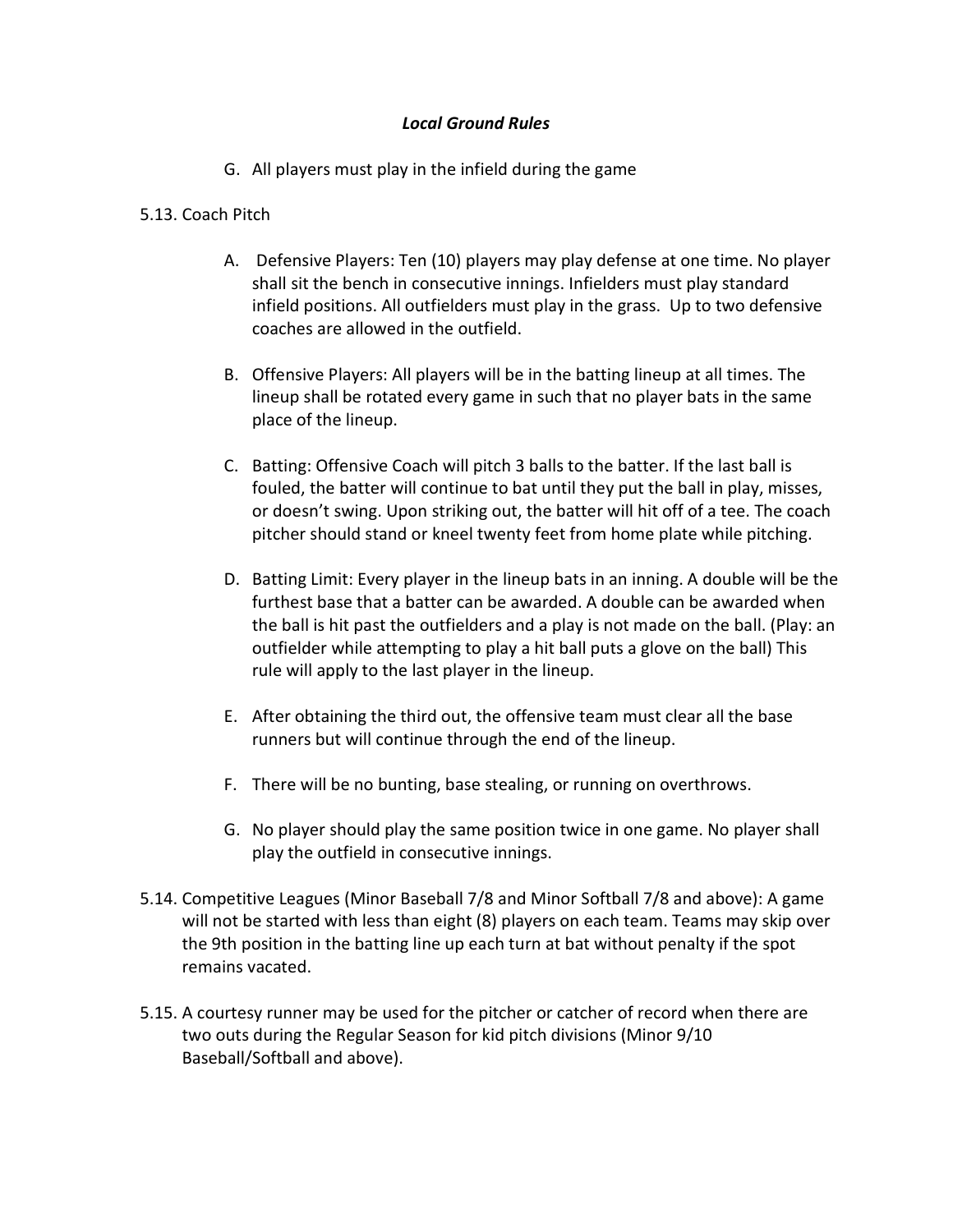## Protective Equipment

#### 6. Protective Equipment

6.1. Players must wear batting helmets with face shields when batting, running the bases, or coaching 1st or 3rd base during regular season play. This includes batting practice in the batting cages.

Exception: Face shields will be optional for Minors 10 and above. Team managers reserve the right and shall require a face shield to be worn by those players they deem to be at risk for their safety.

- 6.2. All male players must wear a protective cup.
- 6.3. A catcher's mask must be worn by any player warming up a pitcher in the bullpen area.
- 6.4. All players playing the pitcher's position in all divisions of softball will be required to wear an approved infielder's facemask. Atlee Little League will provide one facemask per team as standard issue equipment.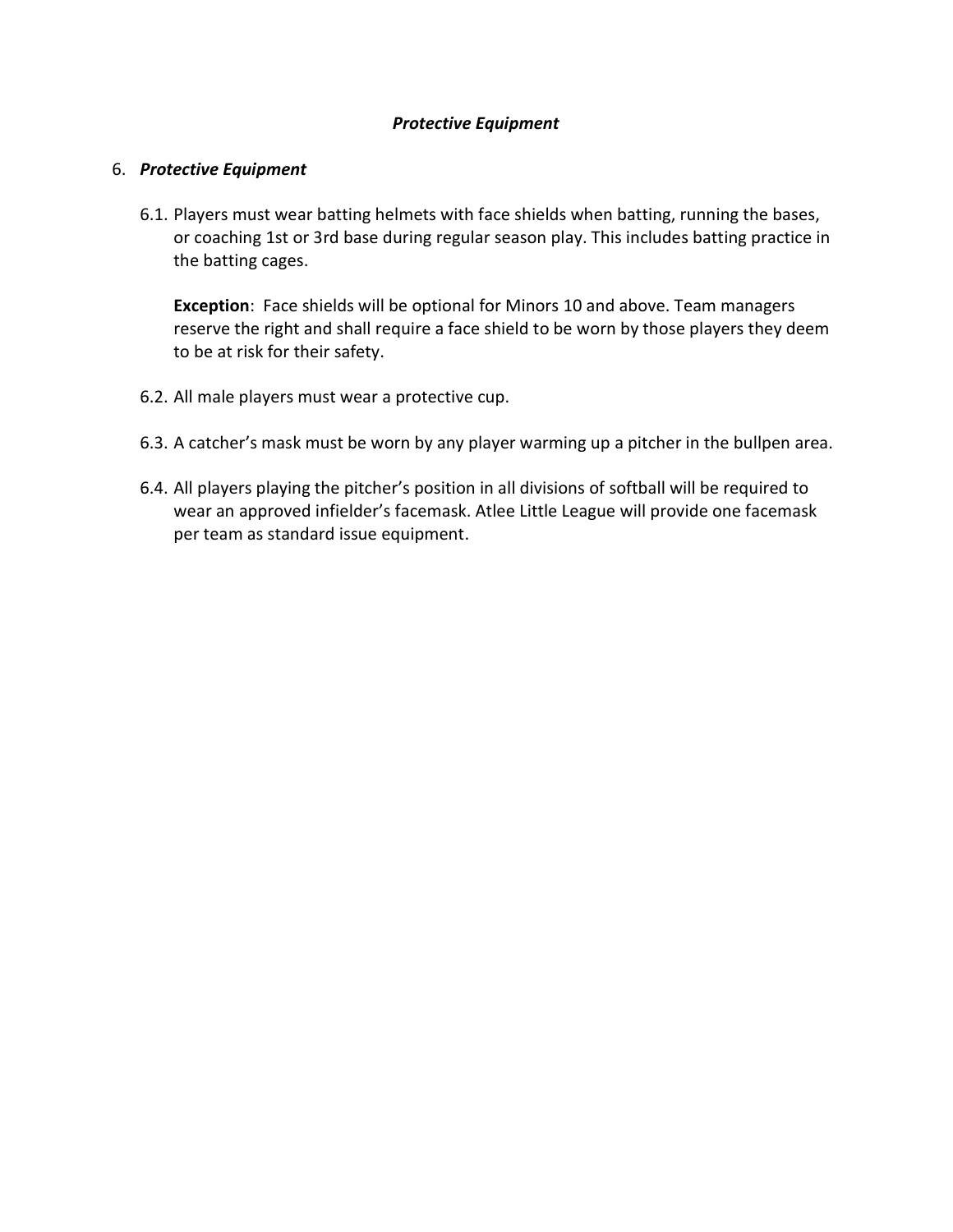## League Playoffs

## 7. League Playoffs

7.1. All Baseball divisions, from Minors 7/8 through Juniors and Softball divisions from Minors 7/8 through Juniors will have end of the season playoffs. Each team participating in these divisions will be entered into the playoffs in its respective division. A minimum of three teams must have played in the division. The playoffs will consist of Atlee teams only. At the end of the regular season, each team will be seeded for the playoffs based on its finish in the standings. Inter-league games played will count toward the overall win-loss record.

Standings will be sorted by won/loss percentage with tie games counting as a half win and a half loss for percentage calculations. Ties in standings will be broken by the following:

- Head to Head
- Win percentage (wins, not including ties, divided by total games played)
- Win/loss percentage in games against other Atlee teams (Divisions that interleague)

 - Coin flip by division director, with managers or manager designated representative available.

The division champion will be determined by the winner of the end of the season playoffs. All games played in the regular season and playoffs will count towards the minimum requirements for both league and player eligibility toward the post season.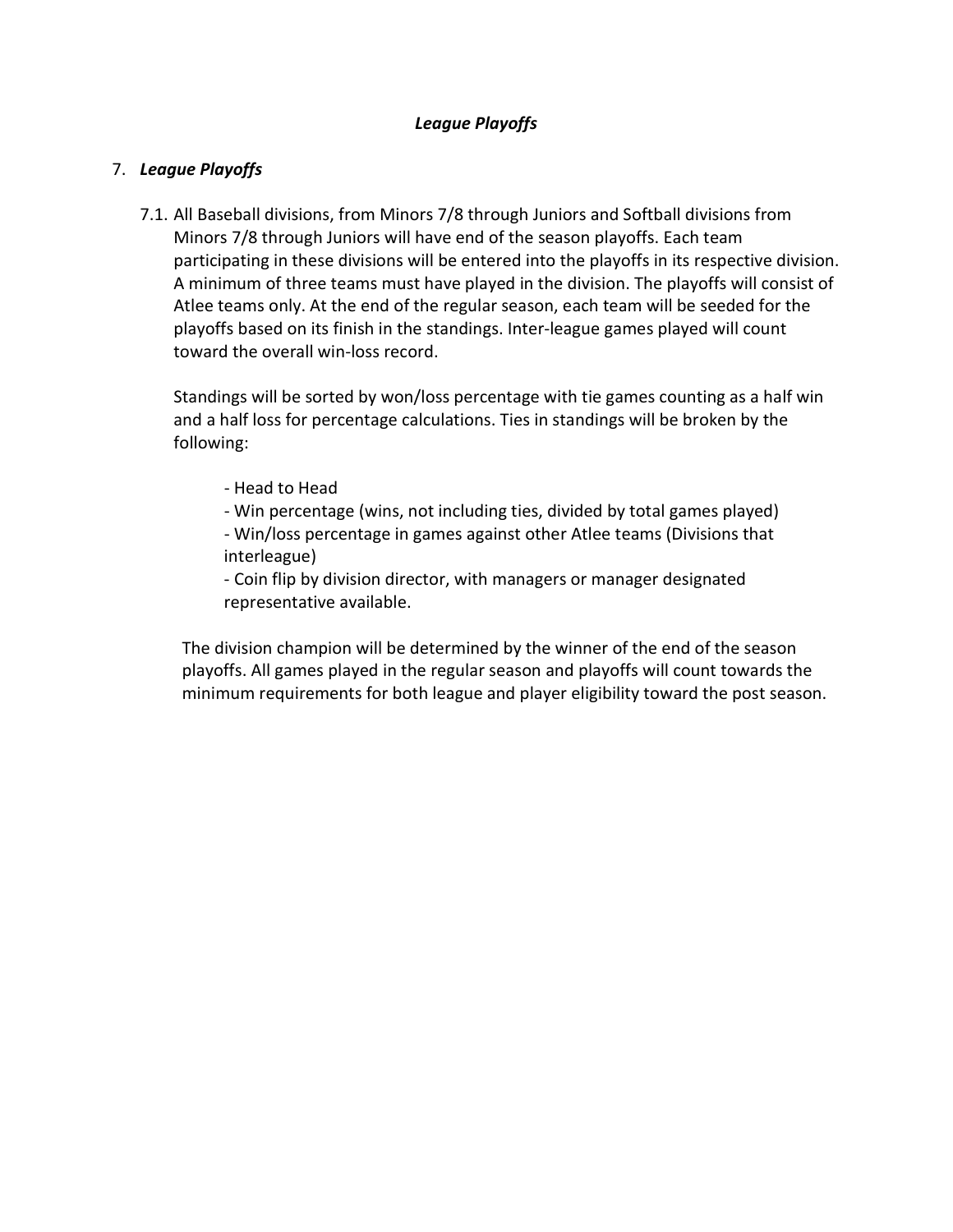#### 8. Tournament Teams

Atlee Little League is committed to making the All-Star (District 5 and Invitational), selection process as transparent, accountable and inclusive as possible. In all circumstances, the League will attempt to field teams for all post season eligible divisions. If for some reason a team cannot be fielded, then this decision must be voted on and approved by majority vote of the ALL Board of Directors.

#### 8.1. All-Star Executive Committee

The All-Star selection process will be managed for each division by its All- Star Executive Committee.

The All-Star Executive Committee will consist of three voting members and a record- keeper:

- The voting members will consist of the following individuals:
	- The VP of Baseball (or softball)
	- Respective Division Director for said division (D5 and Invitational eligible divisions)
	- One other board member selected by the VP of Baseball (or softball), League President, and division director
- The record-keeper will be the League Secretary or their proxy. His/Her role will be to keep accurate notes of all proceedings.
- For example for Majors All-Star baseball teams, the All-Star Executive Committee would consist of the following individuals:
	- The VP of Baseball
	- The Majors Baseball Division Director
	- One other board member selected by the VP of Baseball (or softball), League President, and division director
	- The record keeper (non-voting)
- For example for Majors All-Star softball team, the All-Star Executive Committee would consist of the following individuals:
	- The VP of Softball
	- The Majors Softball Division Director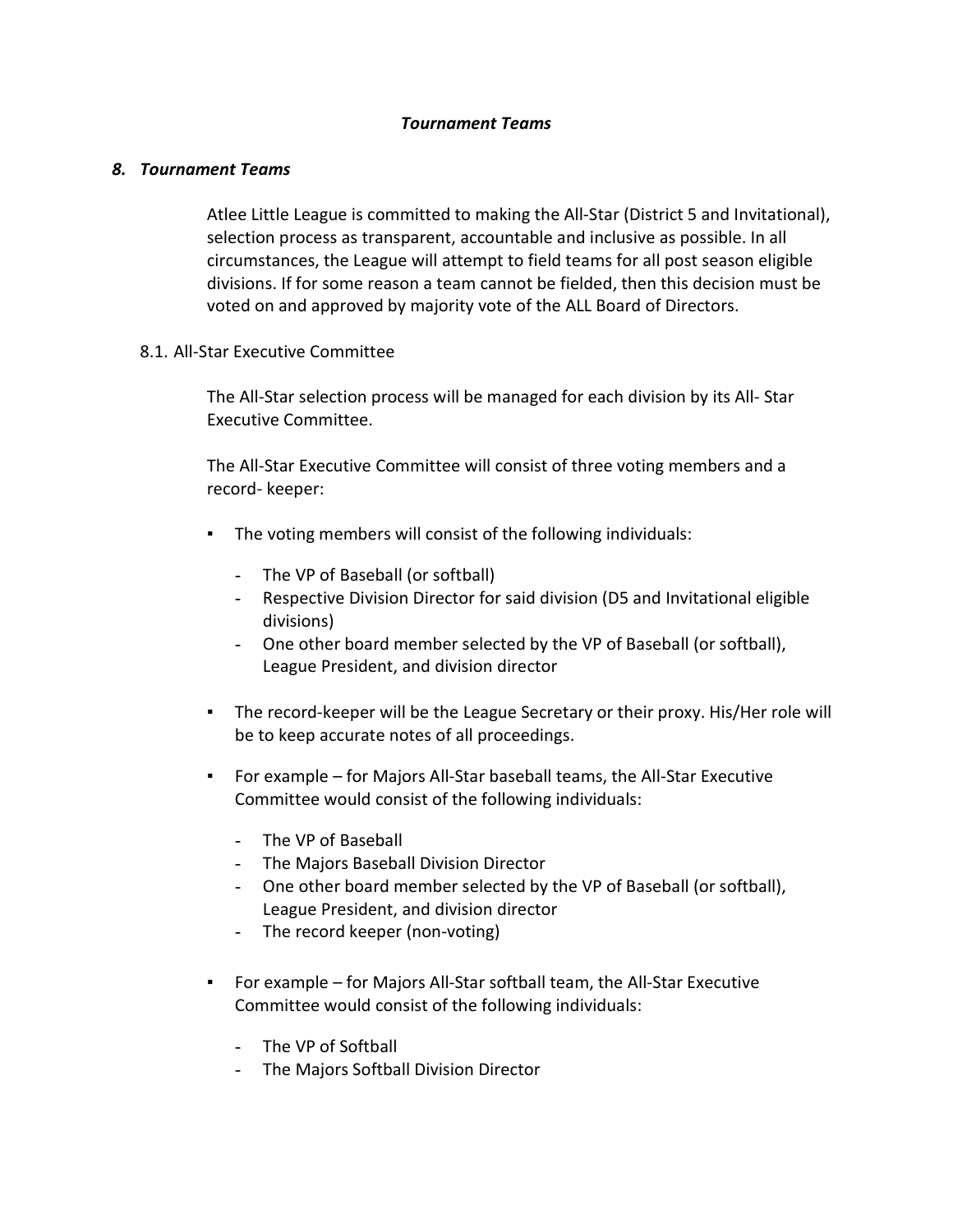- One other board member selected by the VP of Baseball (or softball), League President, and division director
- The record keeper (non-voting)
- In cases in which there is a conflict of interest, the member will recuse themselves: and, the Atlee Little League Board will select a replacement committee member. Reasons for recusal will include:
	- The committee members has a child playing in the division under consideration.
- 8.2. All league players of the appropriate age, who have met eligibility requirements per the Little League rulebook will be eligible, including those players who have played up into a higher age division. (Juniors are not eligible for selection to Majors 11/12).
- 8.3. All players in each post season eligible division will automatically be placed on the ballot for all divisions of which they are eligible for. There is no guarantee that said child will be chosen for their respective division post season team(s). Parents will have the option to decline the invitation if their child is selected to a post season team.
- 8.4. All-Star Manager Selection

The All-Star Executive Committee will have the deciding vote on the final list of managers and coaches.

- A. Any regular season manager/coach interested in managing a tournament team in their respective age group, must declare his/her intention by May  $6<sup>th</sup>$ and ending no later than May 15th of the current season. All declarations must be submitted on the Atlee Little League tournament team declaration form.
- B. No manager or coach shall miss more than three (3) practices and no games for the duration of the tournament unless ill or injured. A form letter must be signed by all managers and coaches stating that they understand this requirement. All practice schedules will be drawn up by the team manager in conjunction with the ALL All-Star Executive Committee. All practices that are scheduled will be considered mandatory.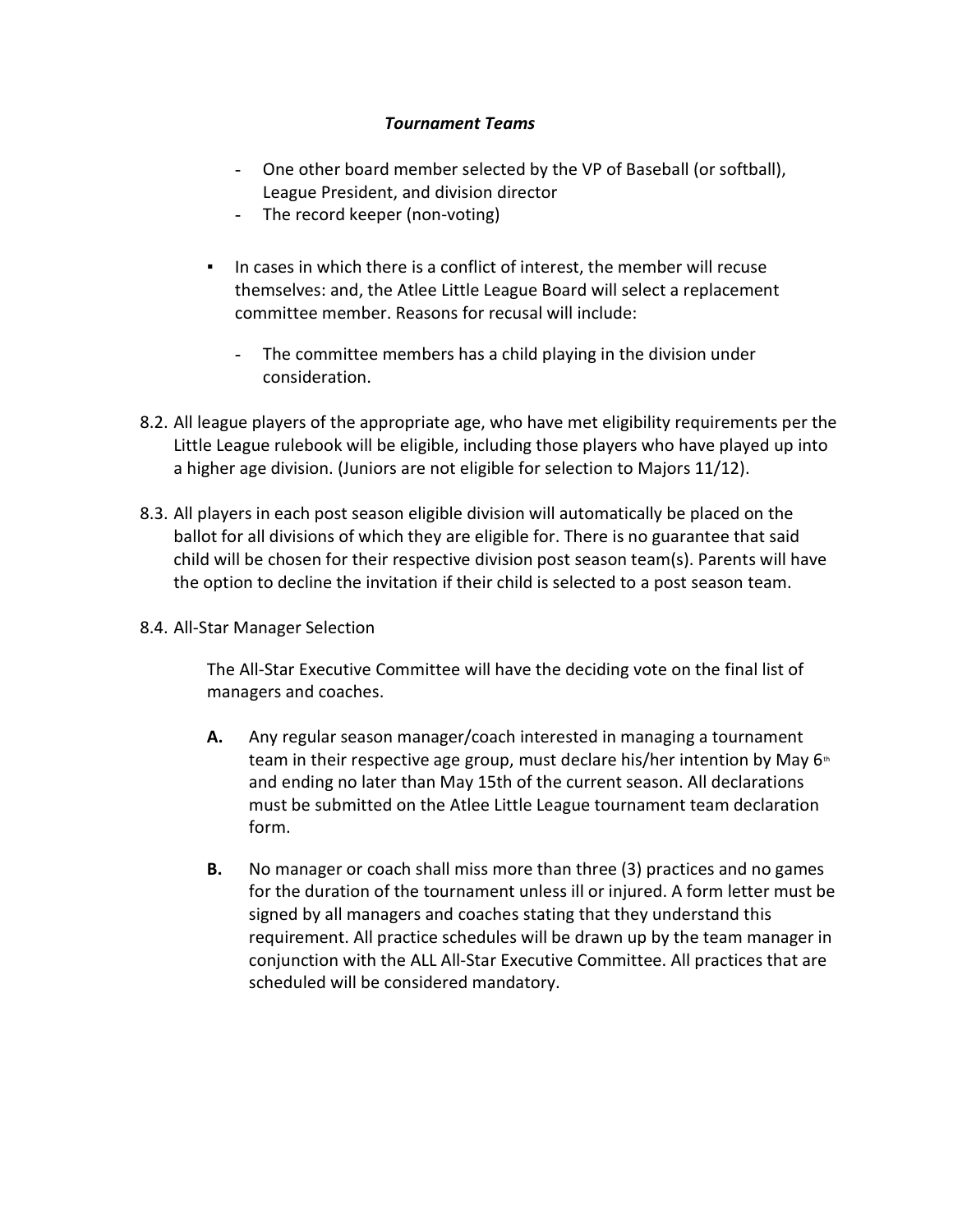- C. Manager selection:
	- All managers in all divisions will be selected using the same process

 The All-Star Executive Committee will interview manager candidates starting no earlier than May  $6<sup>th</sup>$  and ending no later than May 15<sup>th</sup>.

 Any manager or coach from the Little League season will be able to nominate themselves for manager positions. The manager or coach must:

- Be a Little League member in good standing financially
- Must have the ability to represent himself/herself, and the league well.
- Any season ejections will be considered a strong disqualifier for candidacy.
- Manager candidates will be evaluated based on the following criteria:
	- Atlee Little League history, including any feedback received from parents
	- Baseball/softball knowledge/credentials
	- Player knowledge
	- Input from non-All-Star coaches and managers (through a vote or direct communication)
	- Personal commitment to the task

 The All-Star Executive Committee will select managers by majority vote of the Committee.

 All-Star Executive Committee members will recuse themselves from voting on any manager candidate in one of the following circumstances, but will be asked for his/her opinions:

- He/she participates with the manager candidate in a Little League capacity
- He/she participates with the manager candidate in a travel ball capacity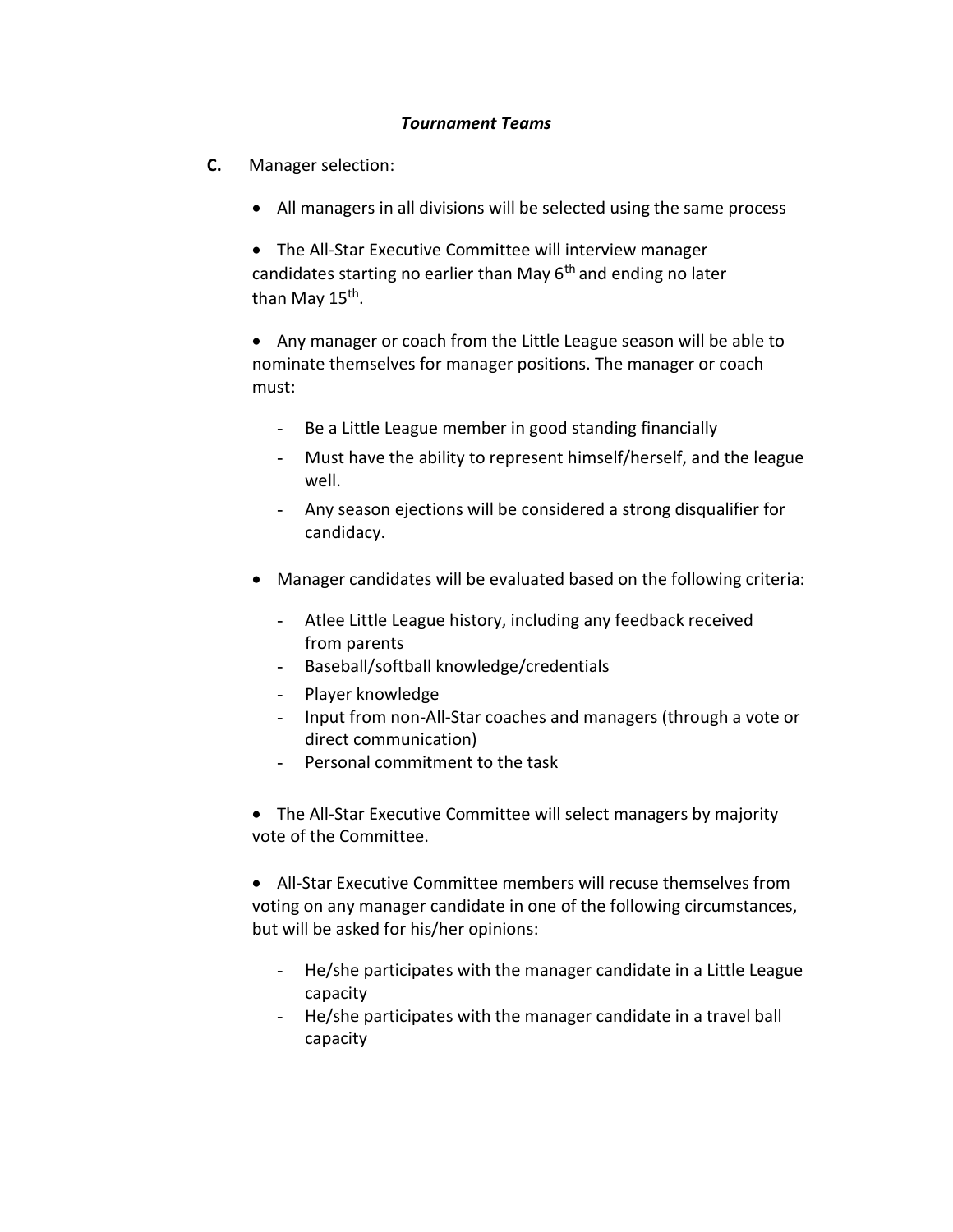- If a committee member must recuse themselves, the Atlee Little League Board of Directors shall select an alternate committee member.
- Minutes from All-Star Executive Committee deliberations will be recorded: and, will be distributed to other ALL Board members, if deemed appropriate by the ALL Executive Board.

## All-Star Player Selection Procedure

This procedure is to be used for the following All-Star teams: District 5 teams, 9 YO Baseball, MP2 Invitationals, CP invitationals, and SB MP Invitationals:

- 1. All regular season managers will be presented with a ballot listing all age-eligible players alphabetically by team.
- 2. Managers will go around and talk about the players from their team that are mostdeserving. If a manager does not talk about one of their players, another manager may bring that player up for discussion. Only players that are discussed are eligible to receive votes.
- 3. Managers will be instructed to vote for 12 players that, in their opinion, would best represent Atlee Little League on an all-star team.
- 4. After all ballots are finalized, the All-Star Executive Committee will announce the postseason manager. At this point, the selected manager must decide on a 12 or 13 player roster.
- 5. The All-Star Executive Committee will tally the votes. If the manager has chosen a 12 player roster, the top 10 vote getters will automatically be placed on the team. If the manager chooses a 13-player roster, the top 11 vote getters will automatically be placed on the team. If there is a tie for the top 10 or 11 spots, the managers will be asked to revote to break the ties for only those players involved in the tie.
	- a. An example with a 12-player roster:
		- i. 8 players with 5 votes, 5 players with 3 votes, 2 players with 2 votes and 1 players with 1 vote
		- ii. The 8 players with 5 votes are placed on the team.
		- iii. There is now a revote between the 5 players with 3 votes each (Managers will be asked to vote for 2 of the 5 players)
		- iv. The top 2 vote getters will automatically be placed on the team to get to 10 players (possible revote if more than 2 tied for  $10<sup>th</sup>$  spot).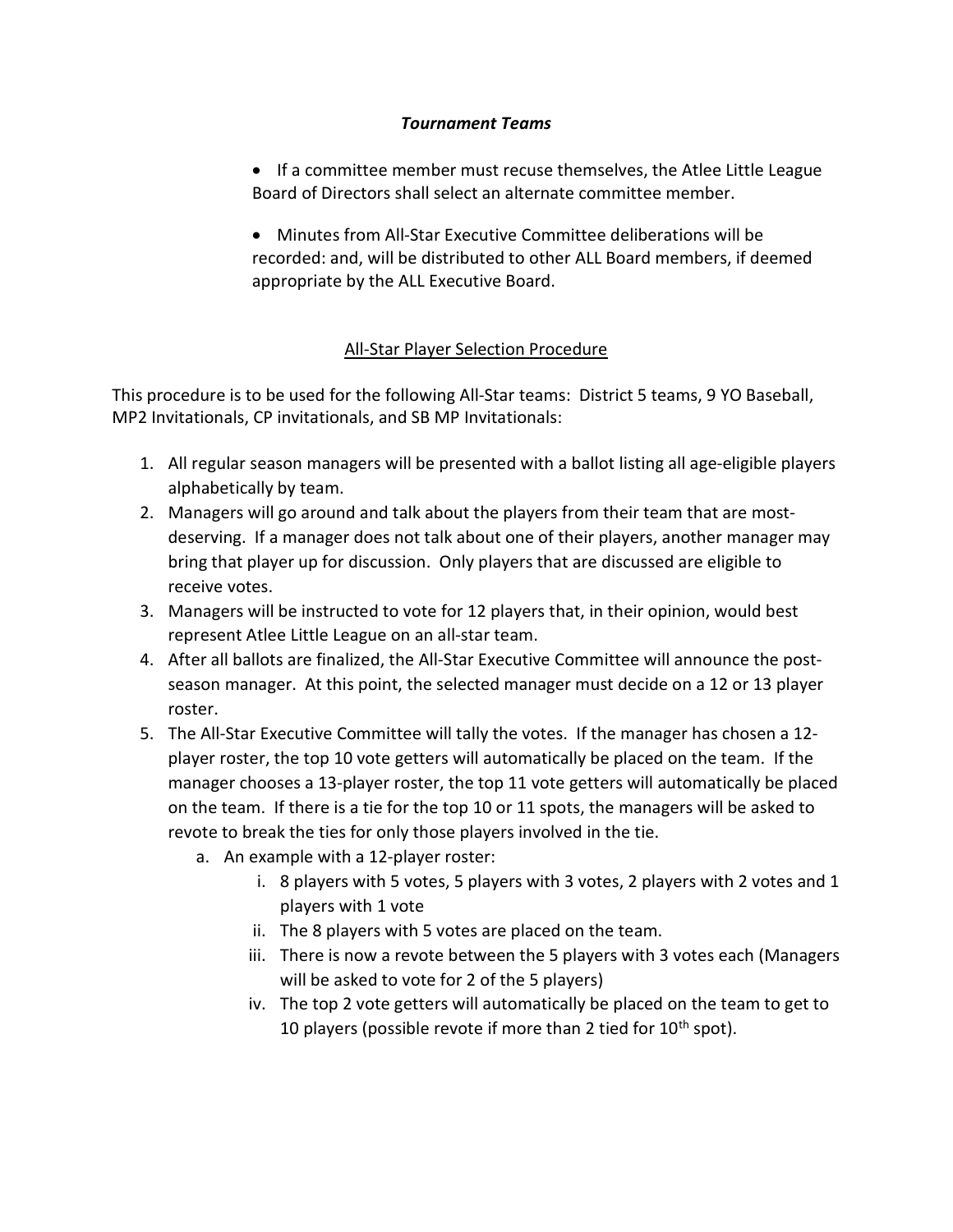- 6. Once the 10 (or 11) automatic roster positions are determined, the regular season managers will be dismissed.
- 7. At this point, the postseason manager has the final 2 selections. For a 12-player roster, the coach must choose from the players that finished in positions  $11<sup>th</sup>$ -14<sup>th</sup> in the vote totals (including ties). For a 13-player team, it would be positions  $12^{th}$ -15<sup>th</sup> (ties included).
	- a. In our example from above, we had 3 players left with 3 votes  $(11^{th}, 12^{th},$  and  $13<sup>th</sup>$ ). We also had 2 players with 2 votes each (tied for  $14<sup>th</sup>$ ).
	- b. Therefore, the manager would make their final 2 selections from the 5 players that had either 2 or 3 votes originally.
- 8. All discussions and the results of votes are confidential and should not be shared by anyone involved in the process.
- 9. The Division Director will be responsible for calling all the parents of players chosen for a team. The Division Director will communicate the following to the parents at the time of notification:
	- a. The postseason manager, the tournament dates, and the all-star player fee.
	- b. The Division Director should ask the parent to verbally commit to paying the fee and have a discussion surrounding the commitment to practices and tournaments
- 10. Tournament team players must commit that they will miss no more than three (3) scheduled practices or a single game for the duration of the tournament, unless ill or injured. A form letter must be signed by the player and the parent/guardian stating that this requirement is understood. A player that is removed from or that leaves a team prior to the end of the District tournament or Invitational tournament may forfeit the right to participate on an Atlee Little League tournament team the next year he/she returns to league play. Any player that may miss more than the minimum will need to have prior approval by the Atlee LL All-Star Executive Committee.
- 11. If a player turns down the opportunity to play, the postseason manager will have the opportunity to select an alternate from the list of players eligible for the original coaches' selection. If, after 2 alternates have been contacted, the team still needs players, the coach has the option to switch from a 13-player to a 12-player roster.
- 12. NOTE: For District tournaments, the team must have a minimum of 12 players for the District Administrator to certify.
- 13. If the list of eligible alternates has been exhausted, then the next group of vote getters will become eligible as coaches' choices. If there are no vote getters remaining, then the postseason manager can select any player of their choice to get to 12 players.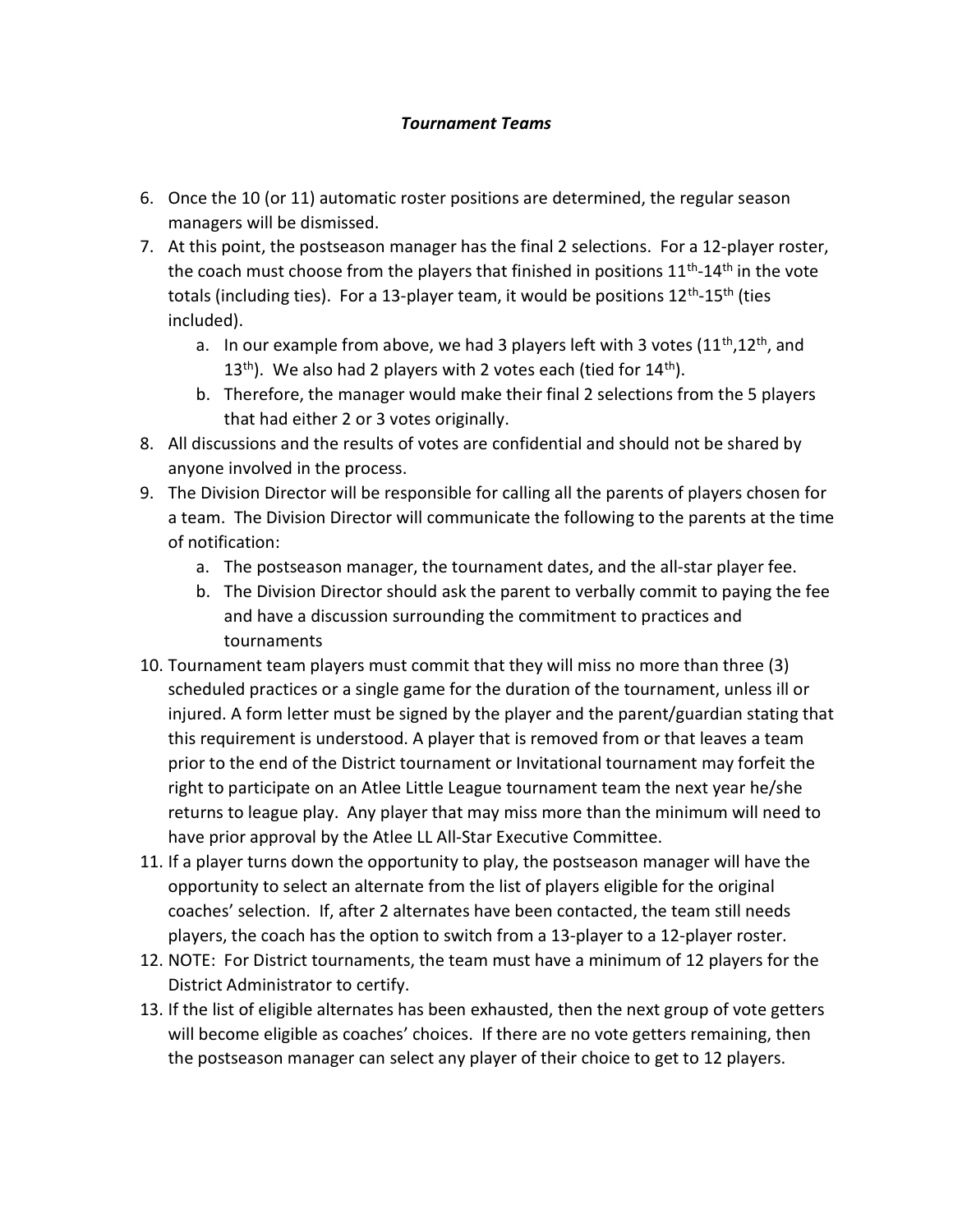## Invitational Selection Procedure

- 1. Atlee LL will try its best to field invitational teams for all tournaments that are offered.
- 2. If a tournament team is being selected from a division that has a District 5 All-Star team (i.e. Minors 10 Invitational, Majors Invitational, etc), the selection process will be as follows:
	- a. A postseason manager will be sought out from discussions with the regular season managers and the division director.
	- b. All players that received votes in the District voting but did not make the final team will automatically be offered a spot on the invitational team.
	- c. Coaches will be given a list of remaining possible players and will be asked to vote for an appropriate number of players depending on how many slots remain on the team (team roster size will vary based on tournament rules).
	- d. The postseason manager, in conjunction with the Division Director, will fill out the remainder of the roster based primarily on number of votes but will be given a bit more leeway to consider items such as: primary defensive positions, pitching ability, etc.
	- e. In some instances, it may be needed for some District 5 players to also play on the invitational team. This is a case-by-case basis due to tournament rules and team makeup. The District 5 players selected shall be those players who fill a need on the invitational team and were afforded the least amount of opportunity on their District 5 team. Under any circumstances, the selection of District 5 players onto an invitational team must be approved by the VP of Baseball or the VP of Softball.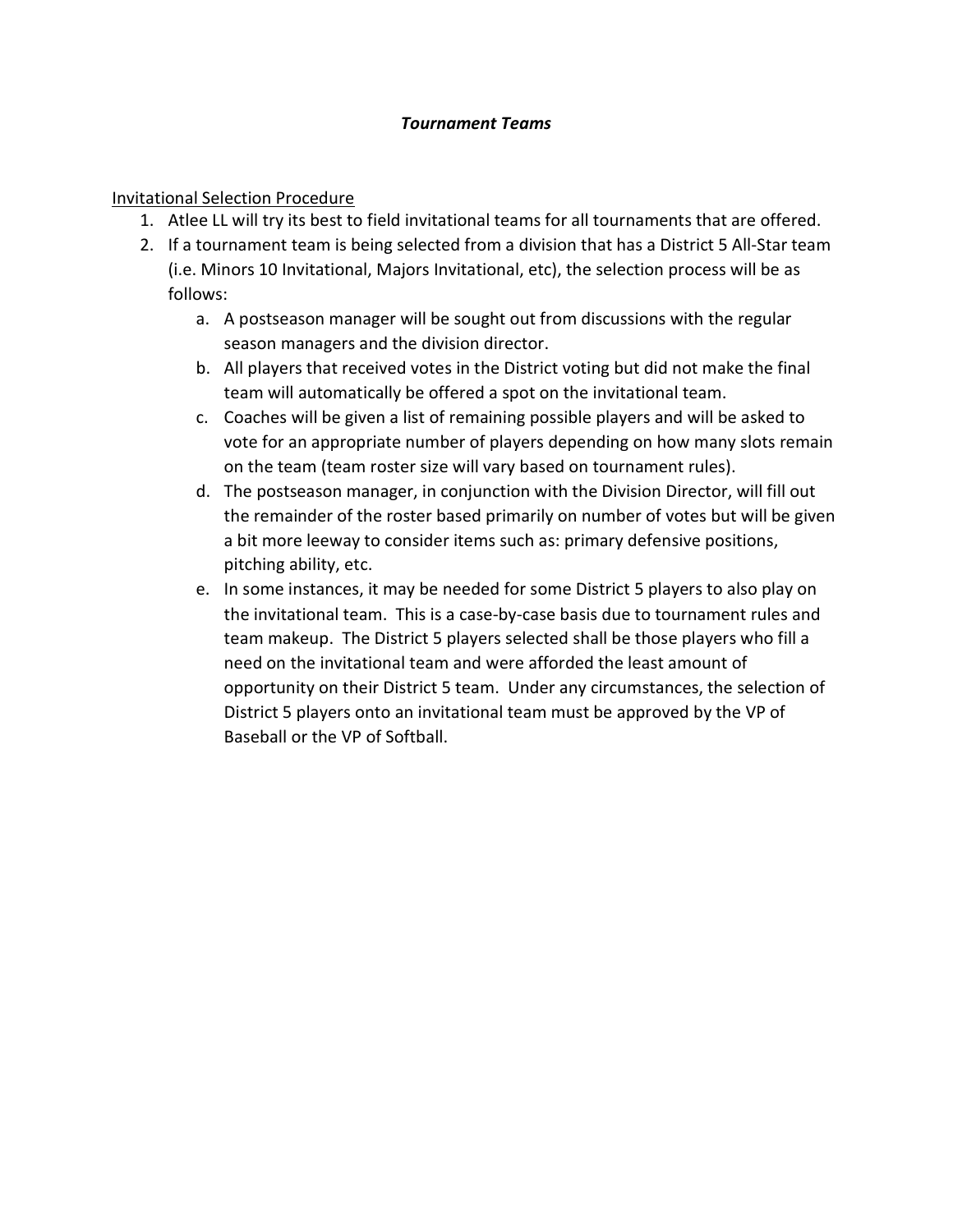## Field Use Policies

#### 9. Field Use Policies

- 9.1. Alcoholic beverages are strictly forbidden from the Atlee Little League Complex including the parking lots.
- 9.2. Pets are not allowed on the Atlee Little League Complex. Service animals are not considered pets.
- 9.3. All vehicles must be parked in designated parking areas and may not be inside the interior gates.
- 9.4. All bikes, motorcycles, and mopeds must be parked in designated parking areas and may not be ridden throughout the Atlee Little League Complex.
- 9.5. All games will be immediately suspended when there is lightening or thunder in the vicinity and everyone shall be directed to their vehicles for at least twenty (20) minutes. Play will resume no sooner than twenty (20) minutes after lightening passes. Atlee Little League urges every adult to remember that the safety of our children is far more important than any ballgame. If players and parents do not go to their vehicles, the Board member on duty reserves the right to declare the game(s) over and will not be rescheduled for continuation.
- 9.6. The home team scorekeeper is the official scorekeeper
- 9.7. Scorer's boxes may be occupied only by the scorekeepers, one scoreboard operator (for fields with electric scoreboards), and league officials. These individuals may not direct any comments toward the players, managers, coaches or umpires other than as required as the official scorekeeper.
- 9.8. Each team will clean up the area around the field, stands, and dugout after each game
- 9.9. Batting cages are not to be climbed or swung on. Batting helmets must be used in the batting cages at all times. Only one manager or coach and one player shall be in the batting cages at a time
- 9.10. Soft toss into fences is limited to wiffle balls
- 9.11. Warm-up throwing shall be done in the outfield.
- 9.12. For fields with grass infields, managers/coaches shall stay off of the infield grass while hitting infield/outfield practice and while pitching to batters.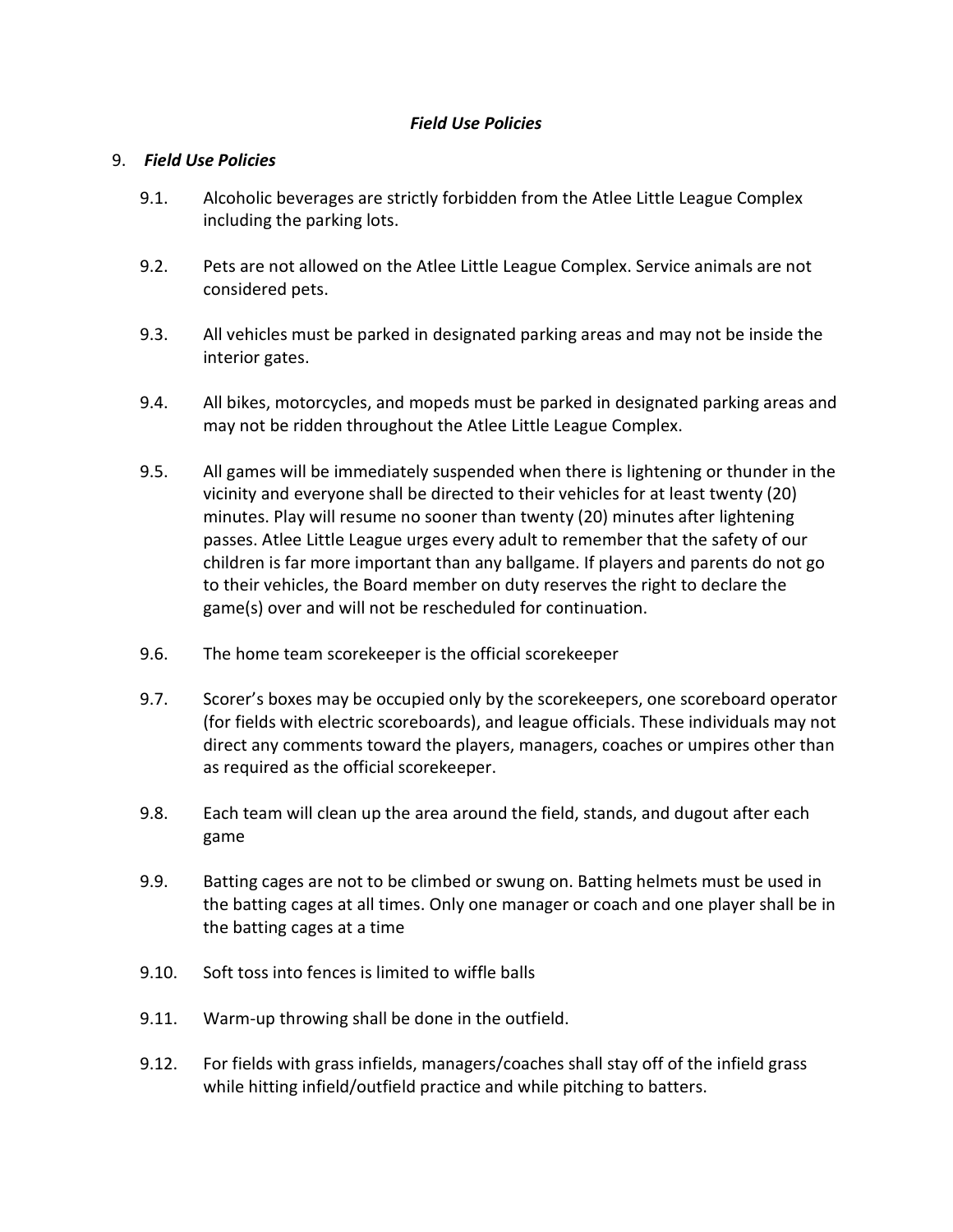## Field Use Policies

- 9.13. Before each game, the home team is responsible for lining the field, setting out the bases and pitching machine (if applicable), and other preparation work necessary for the field to be in playable condition. All field preparation must be completed before the scheduled start of the game. The start of the games will not be delayed for lining of the fields. Teams must vacate the infield before the game to allow for field preparation.
- 9.14. After the last game of each day, the visiting team is responsible for raking the pitcher's mound and the home plate area, putting away the bases and pitching machine (if applicable).
- 9.15. A heat index guideline is in place to limit player's exposure to excessive heat conditions. The safety officer and board member on-duty will monitor conditions and make the determination if practices and/or games will commence at the Atlee Little League Complex. Activities will be suspended when the heat index (temperature & humidity) is greater than or equal to 105 degrees which is consistent with Virginia High School League Heat Guidelines; for more information regarding the VHSL Heat Guidelines, visit www.vhsl.org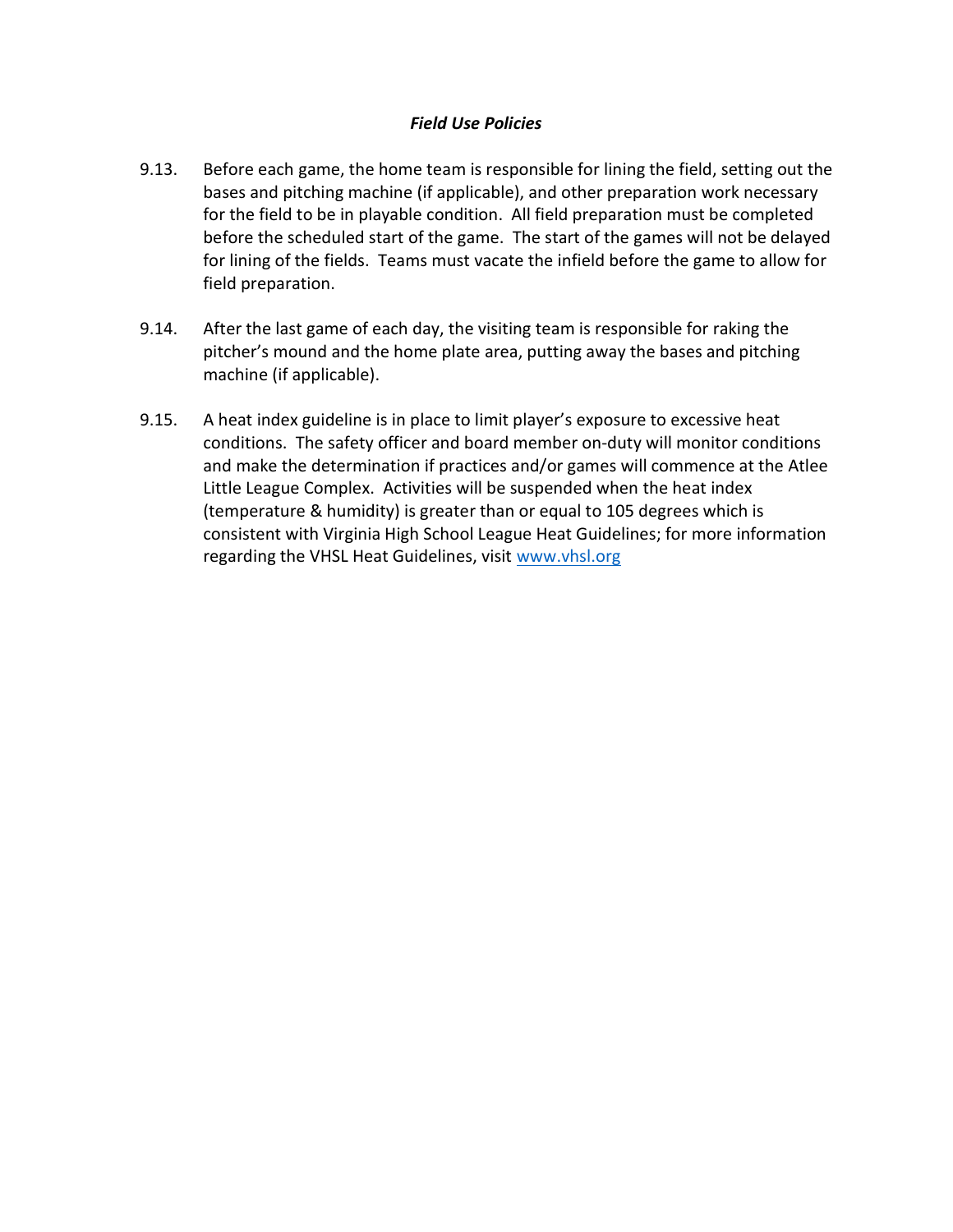#### Code of Conduct, Complaint, and Grievance Policy Manual

#### 10. Code of Conduct, Complaint, and Grievance Policy Manual

10.1. Purpose

It is our hope that you and your child will have a fun and positive year with Atlee Little League. Occasionally, however, a conflict can arise among parents, managers and coaches. For example, a parent might not approve of the behavior and/or actions of a manager or coach.

Occasional as they are, these situations can be quite distressing to all involved, particularly the children, taking the fun out of the game. It is the manager more than any other single individual who makes the program a success or failure. He/she controls the situation in which the player may be benefited or harmed.

Actions of our managers and coaches must be held to the highest standards and be beyond reproach. Likewise, for the manager to be able to do his job successfully, parents must understand that their actions should not interfere with that process.

The Atlee Little League Board is committed to making sure that all conflicts are resolved quickly, objectively, and equitably with the very first consideration being given to the welfare of the children. Atlee Little League after much discussion, has adopted a written standard that all persons within our league shall abide by. These standards will be expected to be followed by our board members, volunteers, parents, visitors, and our players.

Please note all Managers/Coaches are directed by the Board to deal fairly and impartially with each issue and ANY retaliation will not be tolerated. Please see "retaliation" under section 10.4.

Finally, problems with umpires, however, are to be handled outside of the policies described below. Concerns about umpires should be addressed by the manager to the League's Vice President of Baseball/Softball. The Vice President of Baseball/Softball will then investigate the matter. The Vice President of Baseball/Softball, if unable to resolve the situation, he/she will bring the matter to the Atlee Little League Board.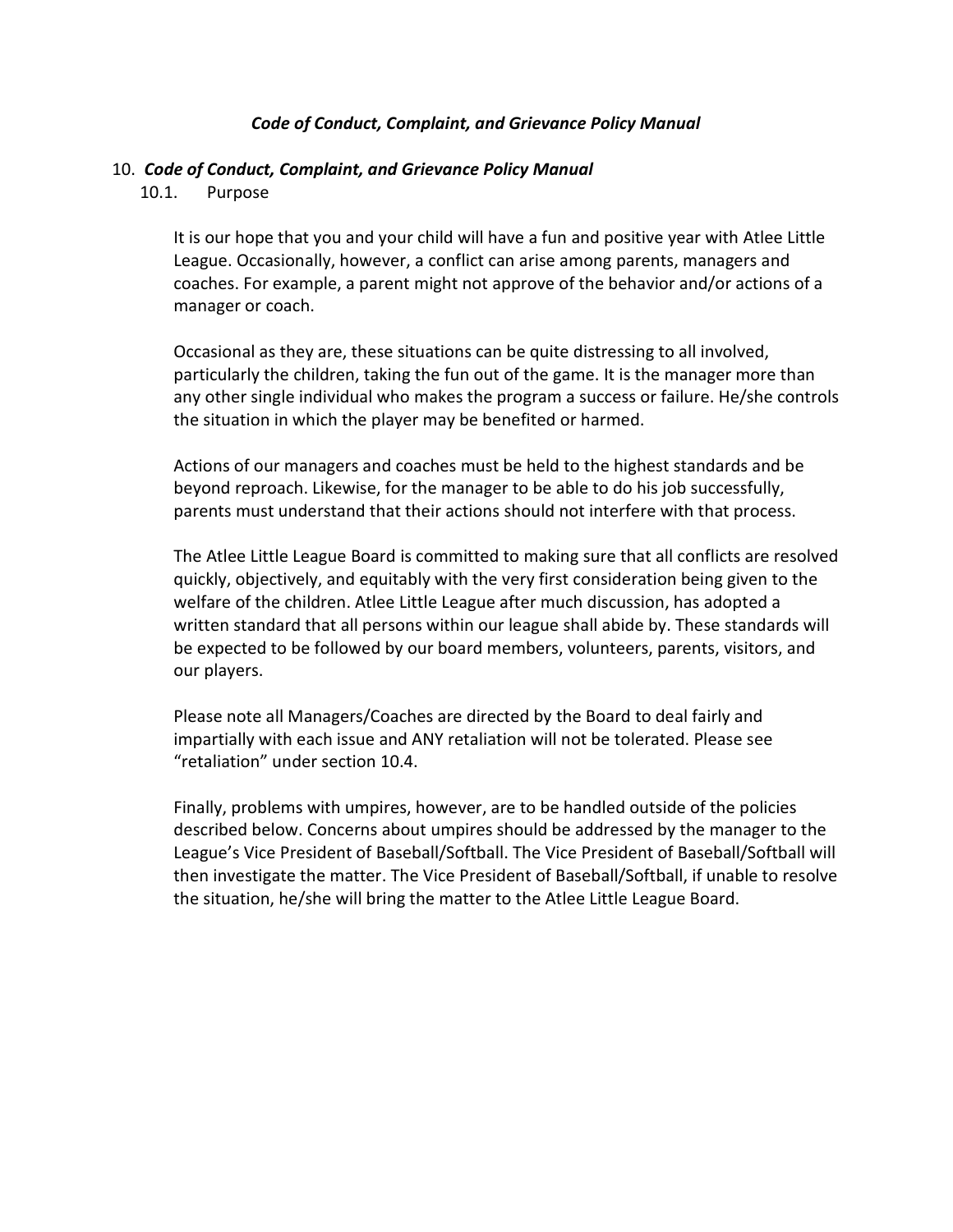## Code of Conduct, Complaint, and Grievance Policy Manual

10.2. Code of Conduct Policy

#### A. Terms

For the purposes of this document, "Atlee Little League participant" will be defined as follows:

- Board members
- Managers
- Coaches
- Players
- Concession stand workers
- Volunteers
- Tournament Directors

"Spectator" is defined to include anyone who is watching a game or is a guest at the complex.

B. Code of Conduct

No Atlee Little League participant or spectator shall, at any time:

- Lay a hand upon, push, shove, strike, or threaten to strike another Atlee Little League participant, spectator or umpire.
- Heap personal verbal or physical abuse for any real or imaginary belief of a wrong decision/judgement on another Atlee Little League participant, spectator or umpire.
- Speak disrespectfully to any Atlee Little League participant, spectator or umpire – including taunting, shouting or screaming.
- Speak disrespectfully about any Atlee Little League participant, spectator or umpire.
- Question the umpire(s) in a derogatory or abusive manner.
- Use profane, obscene or vulgar language
- Demonstrate dissent at a decision by an Atlee Little League participant or umpire by throwing gloves, helmets, hats, bats, balls or any equipment.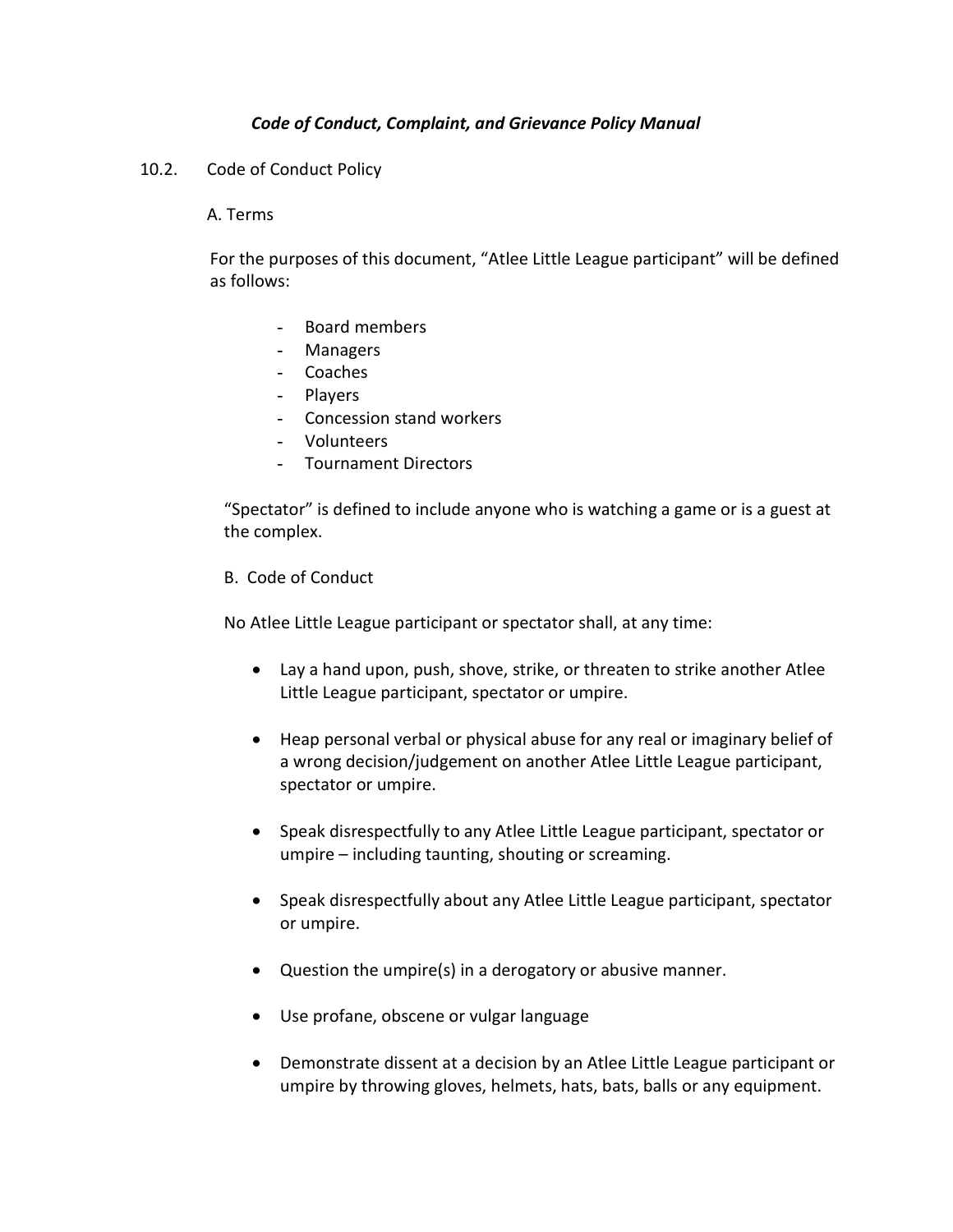- Use unnecessarily rough physical tactics in the play of a game against an opposing player.
- Be at the Atlee Little League complex while intoxicated (alcohol or drugs). Intoxicated will be defined as an odor or behavior issue.
- Smoke or vape at the Atlee Little League complex.
- Refuse to leave the scorer's box if requested by a Board Member, umpire, or Tournament Director
- 10.3. Violations of the Code of Conduct Policy
	- A. When a Violation Occurs

Atlee Little League board members have an obligation to uphold these standards. If any Board Member perceives an Atlee Little League participant or spectator has violated the code of conduct, they will have the right (if necessary and if circumstances dictate) to ask the violators to leave the complex immediately.

If the violator does not leave willingly, the local authorities may be contacted without warning.

- B. Exception(s):
	- In cases in which an Atlee Board Member (the first board member) is participating in league activities in the role of manager, coach, player or volunteer; and
	- the second board member perceives that the first board member has violated the Code of Conduct; and
	- the second board member requests that the first board member leave the complex immediately.
	- The first board member will be required to leave the complex immediately until the respective VP Baseball/VP Softball has given explicit instructions to both the first and second board members that the first board member is allowed to return. If the first board member is the VP Baseball/VP Softball, the first board member will be required to leave the complex immediately until the League President has given explicit instructions to both the first and second board member that the first board member may return.
- C. After a Violation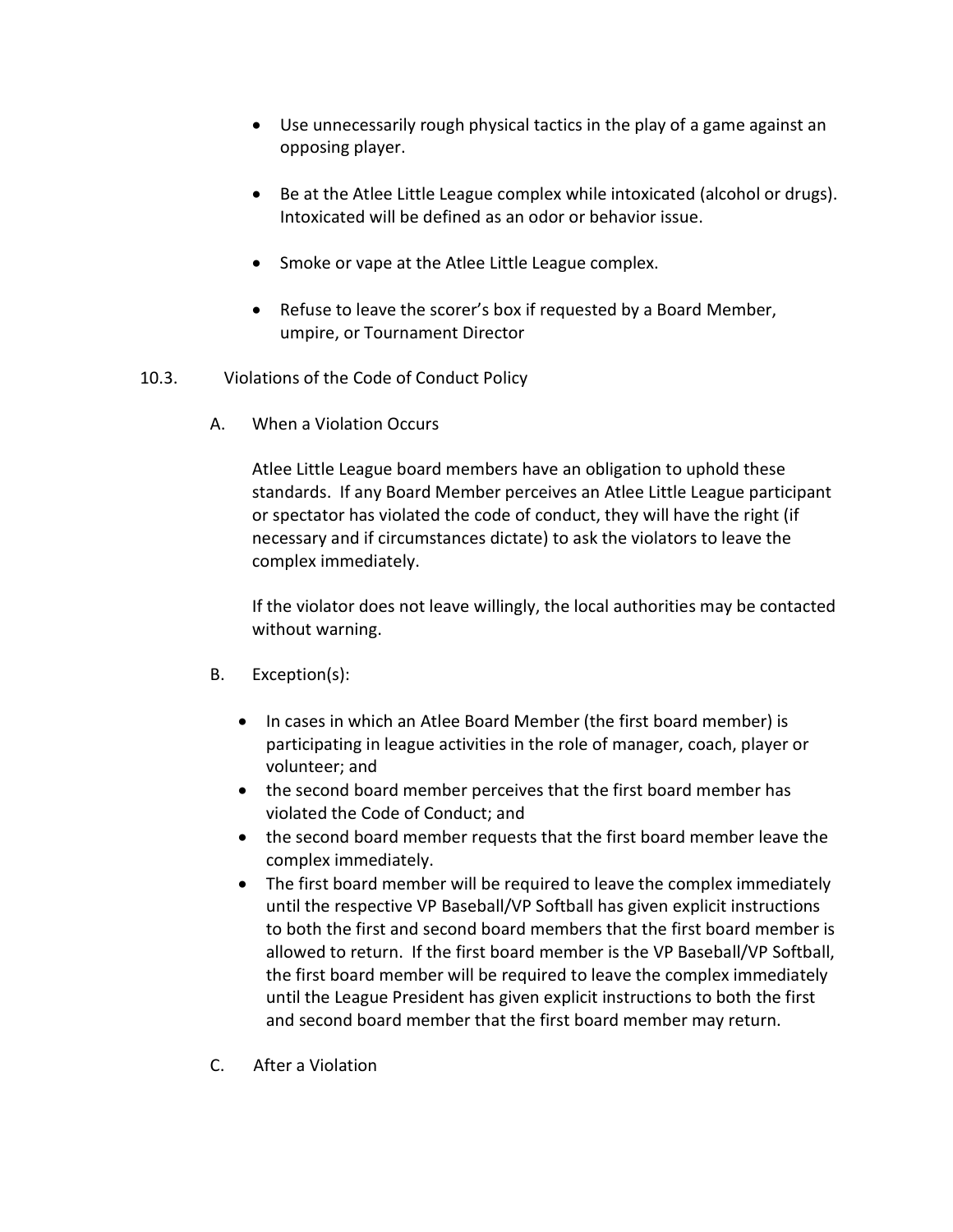The violation should be reported to the appropriate Division Director and the VP of Baseball/Softball. This group will conduct an initial investigation within the first 72 hours, to collect additional information about the incident.

After the initial 72 hours, the Formal Grievance process will be followed. See Section 10.4

#### 10.4. Complaint/Grievance Policy

A. Complaints About Your Manager/Coach

One of the most common sources of conflict in Little League is between parents and coaches. In this situation, complaints should be initially handled in one of two ways:

**Option 1:** The parent should discuss the issue directly with the manager  $$ but not during games or practices. Instead, the conversation should take place; away from the field, away from any children, and away from other parents.

- The Atlee Little League Board of Directors prefer that all complaints be handled in this manner if possible. The manager may or may not have been aware of the problem. The issue should be discussed quickly in a courteous and positive manner. When approached promptly and in a calm manner, many problems quickly become nonissues and a higher level of cooperation and understanding is achieved.
- If the issue cannot be resolved directly between the parent and the manager, then the complaint should be made by the parent to the division director. The division director shall then discuss the issue with the manager. If the issue still cannot be resolved, or if it continues, the parent may file a formal grievance.

**Option 2:** In rare circumstances where the parent would prefer an Atlee Little League Board Member present for the initial conversation with the manager, the parent may elect to write a letter to the Atlee Little League Board of Directors. The letter must outline the specific area(s) of concern, provide only facts, and not include any judgements or conclusions. Upon receipt of the letter, the Board will forward the letter to the manager to make them aware of the concerns. The division director will then schedule a meeting providing the opportunity for the parent(s), manager, and division director to all sit down together and attempt to resolve the conflict. This provides both the parent and manager an independent third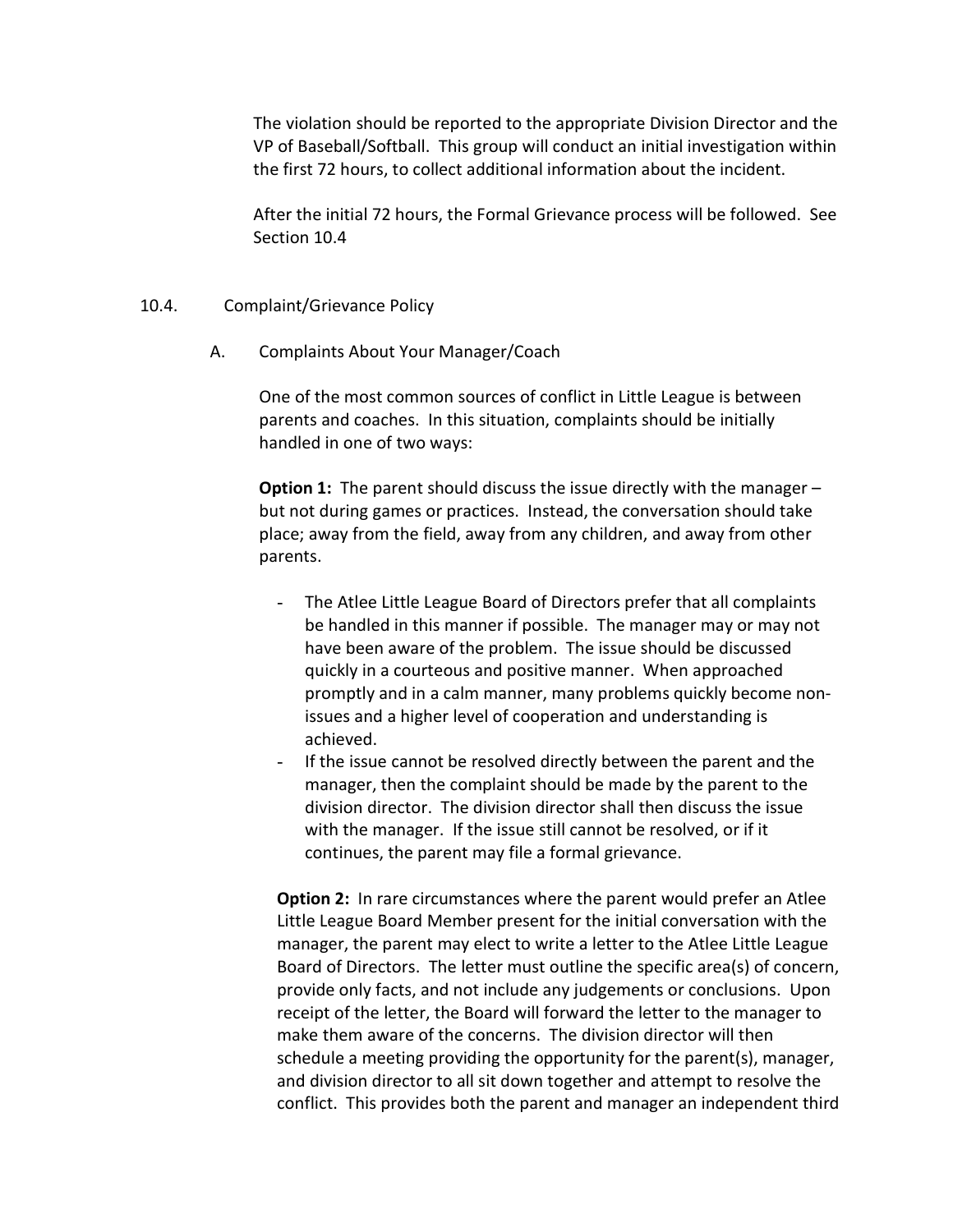party to help facilitate the conversation. It is expected that the manager and parent will work together to facilitate a positive resolution.

If the issue cannot be resolved directly through one of the two options outlined above, the issue may be elevated through the Grievance Policy outlined below.

B. Formal Grievances

Unfortunately, there are circumstance that cannot be resolved by a conversation between a manager and parent. In those cases, a formal grievance should be filed.

- $\bullet$  Filing a formal grievance a formal grievance must be filed in writing with the VP of Baseball/Softball and the appropriate division director. The written grievance should contain the following:
	- The name, telephone number and email address of the person filing the grievance;
	- The name of the person against whom the grievance is filed;
	- The nature of the complaint;
	- The relevant dates and locations; and
	- The desired resolution
- The Grievance Review The grievance will be reviewed within 48 hours of receipt to see if the grievance has merit and if it should be reviewed at a grievance hearing by the following individuals:
	- VP of Baseball/Softball
	- The appropriate division director
	- A third board member preferably the Player Agent, the League President, an at-large member, or the coaches coordinator
	- If the grievance will not be heard, the VP of Baseball/Softball will notify the parent in writing why the grievance was dismissed. The grievance dismissal action of the VP shall be final unless the person who filed the grievance decides to appeal the decision to the full Atlee Little League Board of Directors. The appeal must be by written request to the League President with 48 hours of the dismissal by the Vice President.
	- If any of the participants on the Grievance Committee are the subject of the complaint, the Executive Committee of the Atlee Little League Board will find and select an alternative member to serve on the Grievance Committee.
- The Grievance Hearing
	- Both the person filing the complaint and the person against whom the grievance is filed, may produce witnesses to speak on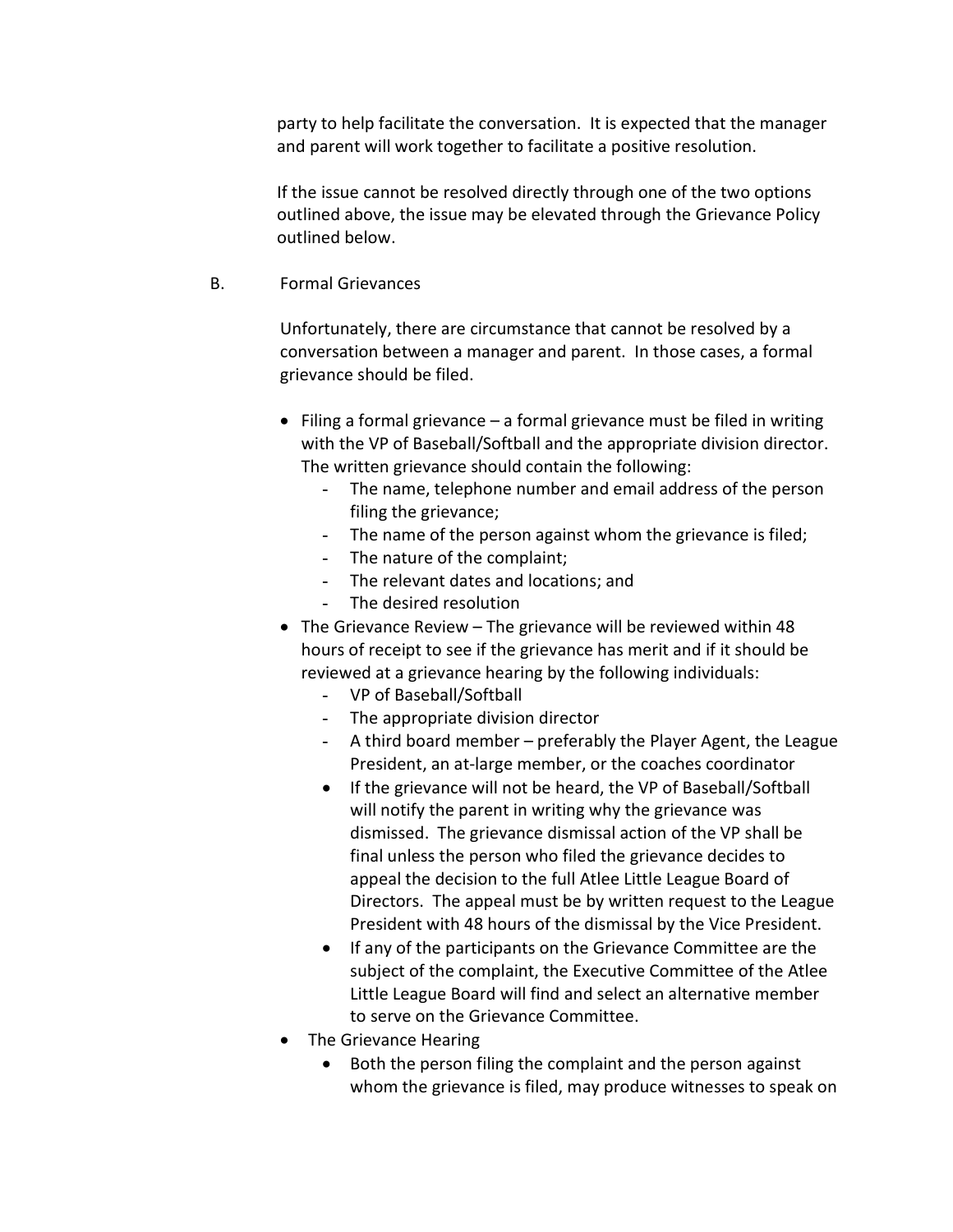their behalf (no minors). The witnesses must provide their written statements to the Chair (VP) no later than 24 hours prior to the hearing.

- The Committee shall hear testimony in the following order:
	- The Atlee Little League participant filing the complaint (10 min max);
	- Witnesses for the Atlee Little League participant (2 min each);
	- The person against whom the grievance is filed (10 min max);
	- Witnesses for the person against whom the grievance has been filed (2 min each)

Statements should be recorded by the Secretary (or appointed member) and should only address the issue at hand and not reference any past accusations or violations, if any. Only facts may be presented, not assumptions or preconceived conclusions. No questions shall be allowed during testimony. After the statements are made, the Chair may allow questions from Committee members. The parties shall then be dismissed.

- After the parties are dismissed, the Grievance Committee shall proceed in the following manner:
	- The Grievance Committee shall discuss in private and reach a decision as to the imposition of any disciplinary action by majority vote that will be recommended to the Atlee Little League Board of Directors.
	- The Grievance Committee chairperson shall report all meeting minutes and recommendations to the league president.
	- League President shall convene a meeting of the Atlee Little League Board of Directors in a timely manner to present the Grievance Committee's recommendations.
	- The Atlee Little League Board of Directors shall hear the case and then proceed to determine what action is to be taken by majority vote.
	- League President shall then notify the person of whom the grievance has been filed upon, the decision which was made by the Atlee Little League Board of Directors.
- C. Disciplinary Action

The Atlee Little League Board of Directors may impose any or all the following sanctions: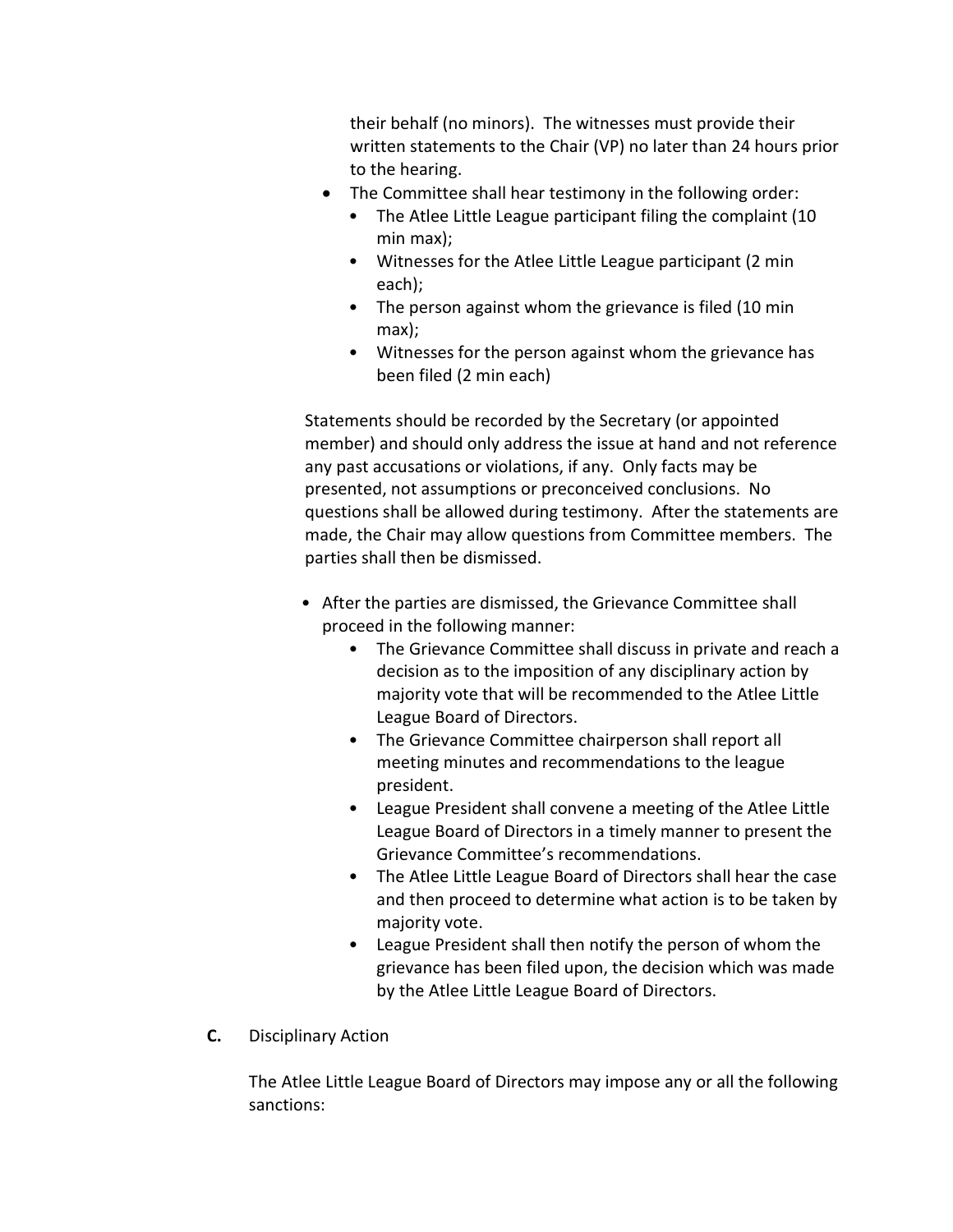- Dismiss the action without sanction;
- Written warning from the league;
- Suspension from one or more games or practices;
- Recommendation against post season positions;
- Removal from a league position;
- One-year suspension from league participation;
- Multi-year suspension from league participation
- The action of the Atlee Little League Board of Directors shall be final unless the person against whom the grievance is filed decides to appeal the Committee decision to the full Atlee Little League Board of Directors. If so, the person must appeal by written request to the President of Atlee Little League with 48 hours of receiving the decision of the Grievance Committee.
- D. Conflict of Interest

Committee members will be asked to recuse themselves from all proceedings if an of the following conflict of interest exist:

- Family member of person filing grievance or of person grievance is filed against.
- Participates with member in any sort of coaching capacity, even if not within Atlee Little League
- If parties are known to have any relationship with either party that may have a bearing on the discussions and/or outcome of the hearings.
- If the grievance filed is against the member personally.
- E. Right to Appeal

The ALL Board President shall schedule the appeal for the next regularly scheduled board meeting (a minimum of 72 hours' notice is required). The league president reserves the right to call for a special meeting of the ALL Board of Directors to resolve the appeal in a timely manner. The President shall chair and conduct the appeal in the same manner as the grievance hearing (above). A final decision will be made by majority vote of all board members present at the meeting. The President shall issue letters to both the person against whom the grievance was filed and the person who filed the complaint, within 48 hours of the hearing informing that person of the outcome. This decision will be final with no further appeals.

F. Retaliation

Retaliation will not be tolerated. The purpose of this Grievance Policy is to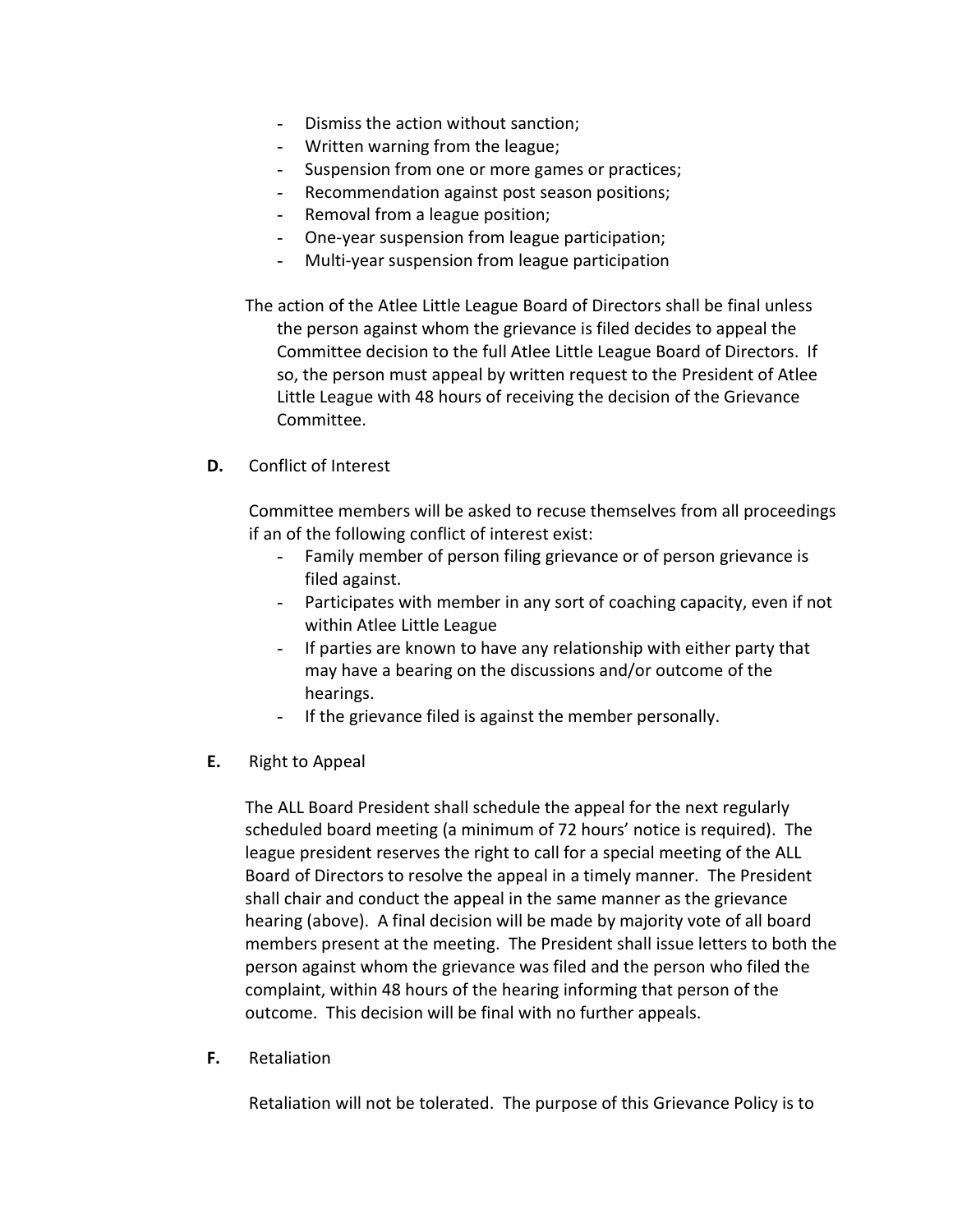foster open communication between the volunteers who manage/coach the teams and the league participants. Communication between managers/coaches and parents must be able to occur with no fear or concern of retaliation. Retaliation is defined as an observed change in playing time, position, batting order, or disposition. All concerns of retaliation will be fully investigated by the Grievance Committee. If the Committee determines the player has been subjected to retaliation, the manager/coach will be suspended for a minimum of one calendar year from the date of incident.

G. Records Retention

All complaints, resolutions and disciplinary letters must be retained by ALL and passed on to the President of the Incoming Board. Records will be destroyed after 3 years of the final decision.